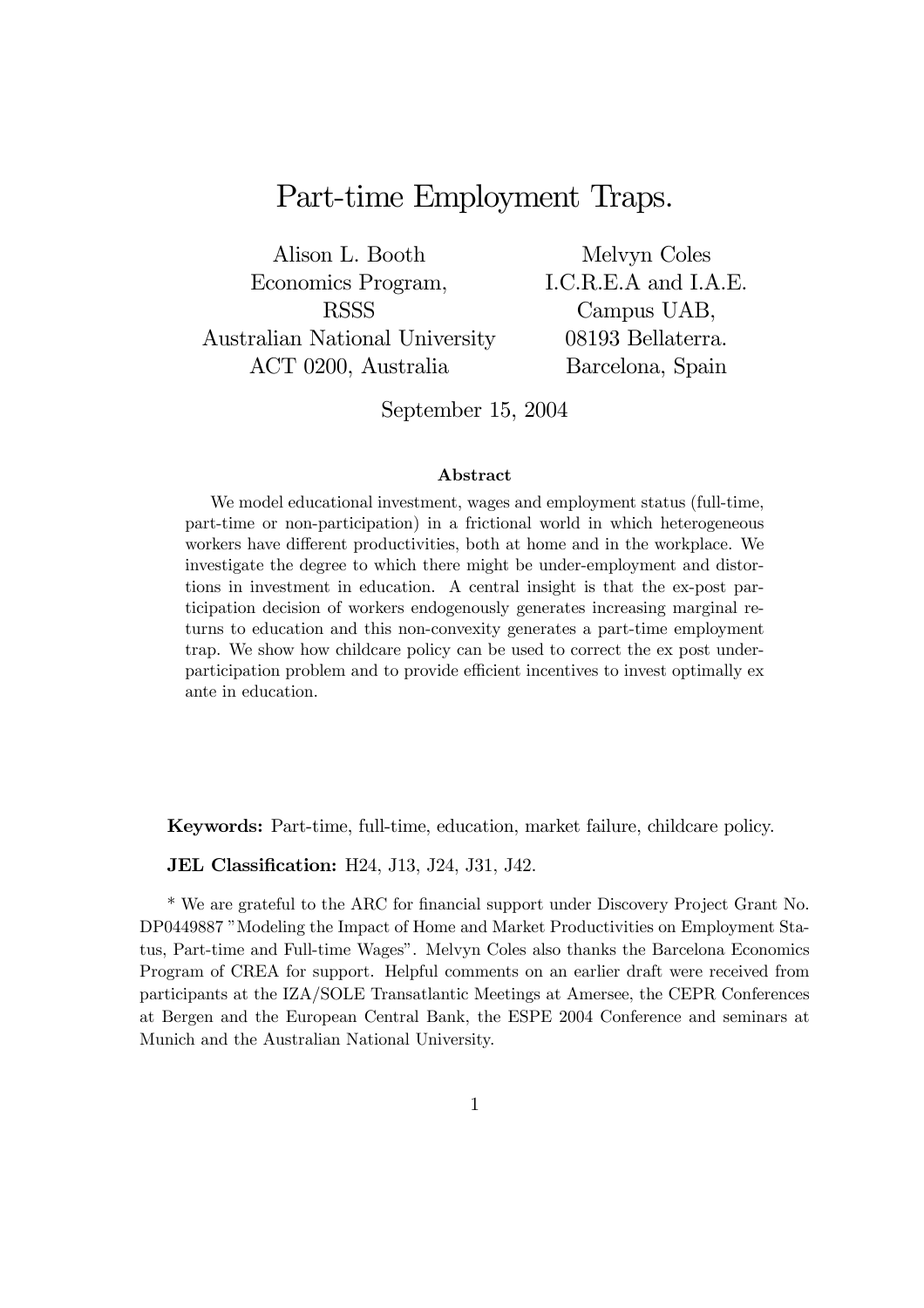## 1 Introduction

Childcare and work-family reconciliation policies have attracted much recent interest in developed countries. Reasons advanced to justify such policy intervention are that it will increase female participation, assist child development, and encourage greater investment by women in human capital, thereby improving their labor market opportunities. This discussion is premised on the notion that the labor market, left on its own, will produce a less than optimal outcome.1 This paper considers optimal labor market policy within an equilibrium model of general human capital investment in an imperfectly competitive labor market. Its purpose is to identify circumstances under which employment subsidies, paid as childcare benefits, may generate large welfare gains.

The paper extends recent work on imperfect competition (see Bhaskar, Manning and To (2002) for a recent survey) to a labour market context where workers might substitute to home production. A central feature is that workers are heterogeneous, having different productivities both in the home and in the workplace.<sup>2</sup> Importantly, labor market distortions affect such workers differently. For example, the talented home-maker who has high home productivity but low workplace productivity is unaffected by imperfect competition in the labor market. Such homemakers earn their marginal product in the household and are largely unaffected by market failures in the workplace. In contrast, the incompetent parent with high workplace productivity is most affected by imperfect competition in the labor market - that worker participates in the labor market with probability one and may suffer a significantly reduced pay packet through imperfect wage competition. However the corresponding deadweight loss is small because the worker still chooses to participate in the labor market, which is the socially optimal outcome. The efficiency losses are instead greatest for those who are relatively talented in both dimensions. For these workers, a non-competitive labor market may lead to large substitution effects to home production.

Those deadweight losses are magnified by ex-ante education decisions. In the first phase of their lives, youngsters can increase their future workplace ability by investing in general skills that affect workplace productivity. Such investments may not necessarily improve future home productivity. For example, they might invest in a mathematics course or a qualification in information technology, imbuing them with

<sup>&</sup>lt;sup>1</sup>For examples of discussion of childcare policy issues, see the websites of various US federal and state governments, and in the UK see http://www.number-10.gov.uk/output/page1430.asp

<sup>&</sup>lt;sup>2</sup>Some may have very high levels of workplace productivity and low levels of domestic productivity - such as the talented physicist who cannot imagine that the Big Bang could be something happening to the kids in the kitchen. Others may be highly proficient in both workplace and home production: the so-called superwomen, such as Ma Baker and Sandra Day O'Connor in the US, and Cherie Blair in the UK. Others again might be characterized by rudimentary literacy and numeracy abilities, rendering them of low workplace productivity, but with a high level of competence at home-making. Other less fortunate individuals might be untalented in both dimensions.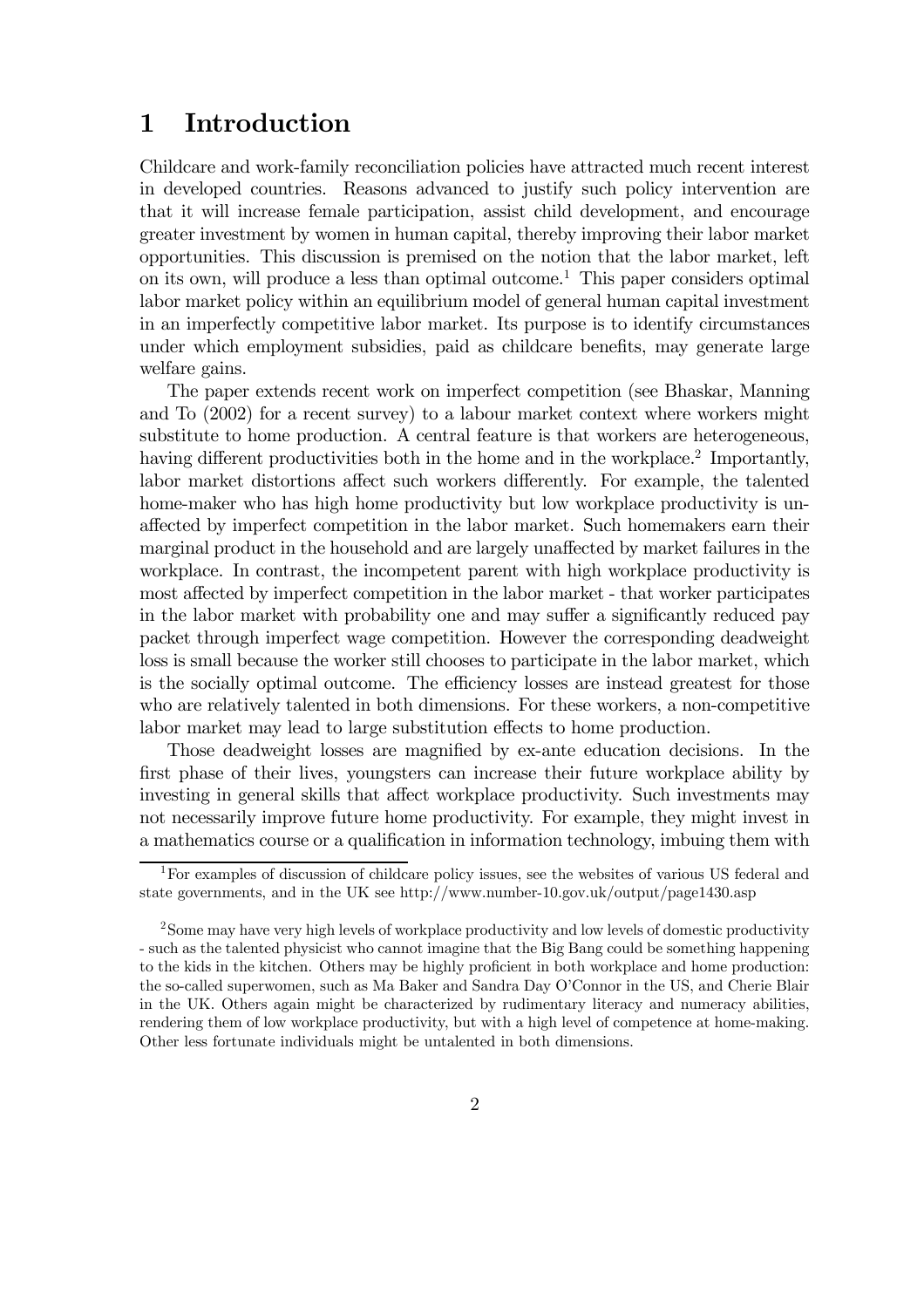expertise that is invaluable in the workplace but is unlikely to increase their skills at home-decorating or their patience at child-rearing. Of course if the labor market were perfectly competitive, so that workers were paid their full market value, each worker would invest in general human capital at the socially optimal level. But if a worker expects to receive less than the full marginal return to human capital investment, the worker not only underparticipates in the labor market ex-post but also underinvests in human capital ex-ante.

A central insight of the paper is that the participation decision of workers endogenously generates increasing marginal returns to education. Certainly the individual who does not intend participating in the workplace has a zero return to any investment in workplace skills. In the model, workers with greater workplace skills receive better wage offers and so are more likely to participate in the workplace. The critical point is that a higher participation probability raises the ex-ante expected marginal return to human capital investment. A second reason for increasing returns to education is that greater general human capital can make it worthwhile for the worker to switch from part-time to full-time employment. Rather than only spend a proportion of time  $l^*$  < 1 in the workplace, the switch to full time work increases the expected return to human capital investment by a factor of  $1/l^*$ .

Even with a competitive labor market, there are increasing marginal returns to education. But the assumed market imperfection (described below) generates a third increasing return to education. Wages in the model are determined using a Hotellingtype pricing structure.<sup>3</sup> That structure implies that wage competition becomes more intense as the worker's value of employment increases; i.e., wages rise more quickly with productivity as productivity increases, and rises one for one with productivity once the worker (endogenously) participates with probability one.

Increasing marginal returns to education implies workers specialize. Those with a comparative advantage in workplace production invest ex-ante in high levels of human capital and participate ex-post in full-time employment with probability close to one. Those with a comparative advantage in home production choose little education ex-ante and focus on home production ex-post, though possibly taking part-time employment (assuming decreasing returns to home production). But most interestingly, this non-convexity and an imperfectly competitive labour market generates a parttime employment trap. For youngsters in that trap, the social planner's optimum implies the youngster should choose a high level of education and ex-post enjoy a high participation probability in full time employment. But as workers are not paid their full value in the labor market, these youngsters substitute to home production. They make low skills investments ex-ante, and participate with low probability in the labor market ex-post - and only in part-time employment if they do choose to

<sup>&</sup>lt;sup>3</sup>Bhaskar, Manning and To (2002) also note that transport costs can usefully summarize the variety of reasons for imperfect competition in the labour market - such as imperfect information about alternative jobs, mobility costs, and heterogeneous preferences over the non-wage characteristics of a job.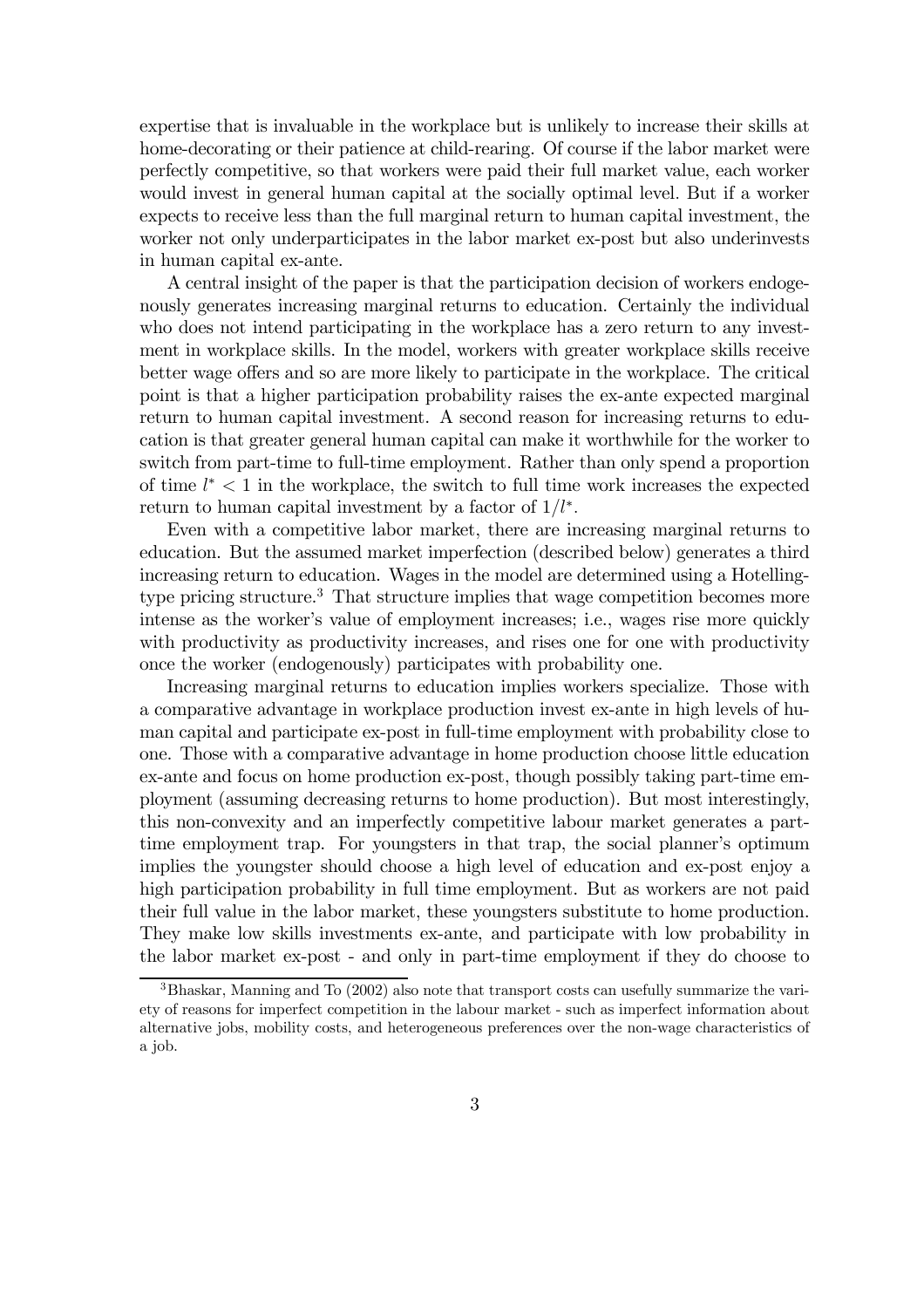participate. The large substitution effect implies a correspondingly large deadweight loss.

The policy section establishes that an employment subsidy, paid to the worker, not only corrects the ex-post under-participation problem, but also corrects the exante under-education problem. This section also examines empirically which sectors of society are characterised by low participation rates/part-time employment and relatively low education levels. As the title of the paper suggests, married women with children fall squarely into this category. The optimal employment subsidy can be targeted directly to this group as child care subsidies.

The next section describes the model and Section 3 determines equilibrium remuneration and participation rates of workers by productivity type. Section 4 examines the worker's optimal investment decision and shows how undertraining and underparticipation is closely associated with part-time employment. Section 5 develops the implications for optimal childcare policies.

### 2 The Model

Each individual is productive both at home and in the workplace. A representative person is born in the first period with ability a and has expectations of future home productivity b. In the first period, the individual at cost  $\phi(k)$  can invest in k units of general skills, whereupon the worker's second period productivity in the workplace is  $\alpha = a + k$ . Although one could argue that training in the first period might also improve home productivity skills, for example a university degree creates a more erudite parent, we simplify by assuming the worker takes the second period value of b as given. Assume  $\phi$  is continuously diffentiable, strictly convex and  $\phi(0) = \phi'(0) = 0$ .

In the second period, the worker has a unit time endowment which is allocated between time spent in home production  $(h)$  and in the workplace  $(l)$ , so that  $h+l=1$ . To motivate the existence of part-time employment contracts, we assume there are diminishing marginal returns to home production. If the worker allocates time  $h$  to home production, assume the value of home output is  $bx(h)$  where  $x(.)$  is increasing, differentiable and concave with  $x(0) = 0$ .

There are constant marginal returns to labour in the workplace; a worker with workplace productivity  $\alpha$  who supplies l units of labor to the workplace generates revenue  $\alpha l$ . One could instead assume diminishing marginal returns to labour, but if the worker's output is small relative to the scale of the firm, the constant returns assumption seems a reasonable approximation. The critical ingredient for what follows is that this revenue function  $R = \alpha l$  has increasing returns to scale in productivity and labour supply. It is worth noting that this feature is also consistent with a competitive labour market where, given competitive wage rate  $w$ , the worker earns income  $E = w l$  by supplying l hours to the market. Given a competitive wage rate  $w = w(\alpha)$  which is increasing in worker productivity, the corresponding earnings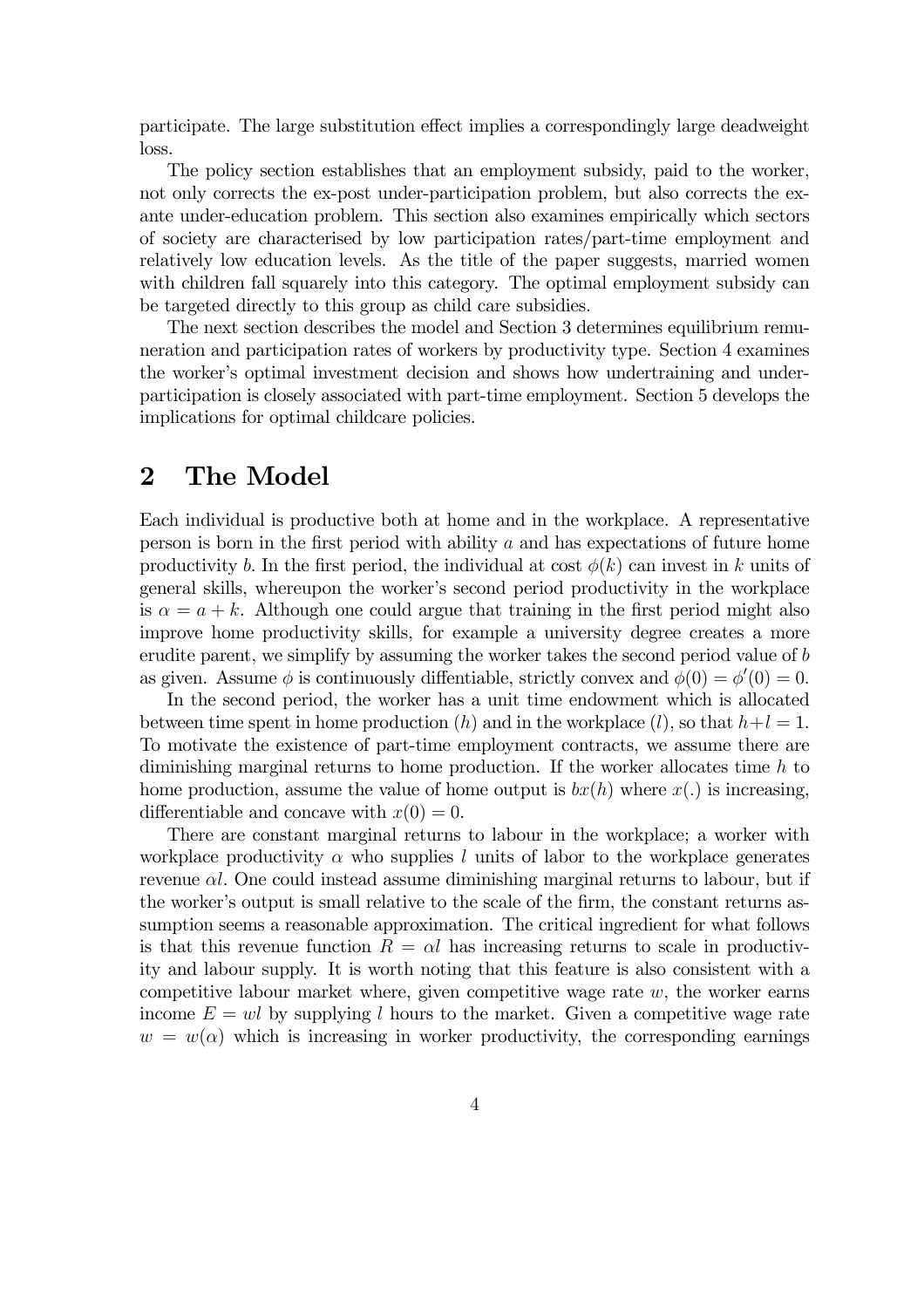function  $E = lw(\alpha)$  also exhibits increasing returns to scale where labour supply and human capital are complementary inputs.

To model imperfect competition in the labor market, we follow recent work by Bhaskar et al (2002). As pointed out in the conclusion, many of the results also occur if instead wages are determined by Nash bargaining. Both approaches imply equilibrium wage compression and hence underinvestment in general human capital (e.g. Acemoglu and Pischke(??)). The added insight of the Bhaskar et al (2002) approach, however, is that there is also equilibrium underparticipation. Underparticipation occurs as we assume the individual's disutility to workplace employment is private information. This implies each firm faces an upward sloping labour supply schedule where the higher the wage offered, the more likely the worker will accept the job offer. Standard monopsony arguments then imply firms offer wages below marginal revenue product and workers then underparticipate in the labour market.

Wages are determined in the model by Bertrand competition between  $n$  firms,  $n \geq 2$ . The worker's productivity  $\alpha$  is the same in all firms and is common knowledge. Firms however are not fully informed on worker preferences. As an employer might accurately gauge that a mother with young children has higher home productivity than an 18 year old with a Game Boy, we simplify by assuming employers can infer home productivity. Firms cannot however infer a worker's relative preference for working in the home or participating in the workplace. If the worker accepts employment at firm i, we suppose she has an additional disutility  $c_i \geq 0$  to working there. Note we assume this cost is a fixed cost to working at firm  $i$ ; i.e. it is analogous to a transport or commuting cost. Although one could instead specify a disutility cost  $c<sub>i</sub>l$ , where that loss is proportional to the amount of time spent working at the firm, this would then introduce screening issues - a firm posts a menu of contracts where part-time employment contracts are targeted to workers with high  $c_i$  and full time contracts for those with low  $c_i$ . The transport (fixed) cost approach adopted here abstracts from such issues. This structure is then analogous to a Hotelling pricing game with n competing firms.

Formally, then, each worker is characterised by productivities  $(\alpha, b)$  which are observed, and employment disutilities  $c_i$ ,  $i = 1, ..., n$  which are considered as i.i.d. draws from c.d.f.  $F$  and are private information. Assume  $F$  is twice differentiable and its density is decreasing over its support  $[0, \overline{c}]$ ; i.e., F is concave.

Given observed productivities  $(\alpha, b)$ , each firm i simultaneously makes a contract offer  $(y^i, l^i)$ , where  $y^i$  is the amount paid to the worker in return for providing  $l^i$  units of labor time. Given those contract offers, the worker either accepts one, say at firm i, and so obtains period 2 utility  $U_2 = bx(1 - l^i) + y^i - c_i$ , or rejects all and so obtains period 2 utility  $U_2 = bx(1)$  through home production. Should the worker accept firm i's contract offer, firm i makes profit  $\alpha l^i - y^i$ , while the other firms obtain zero profit.

Throughout we shall only consider symmetric pure strategy equilibria. In the second period and given  $(\alpha, b)$ , each firm i chooses  $(y^i, l^i)$  to maximise expected profit, given the acceptance strategy of the worker and the offer strategies of the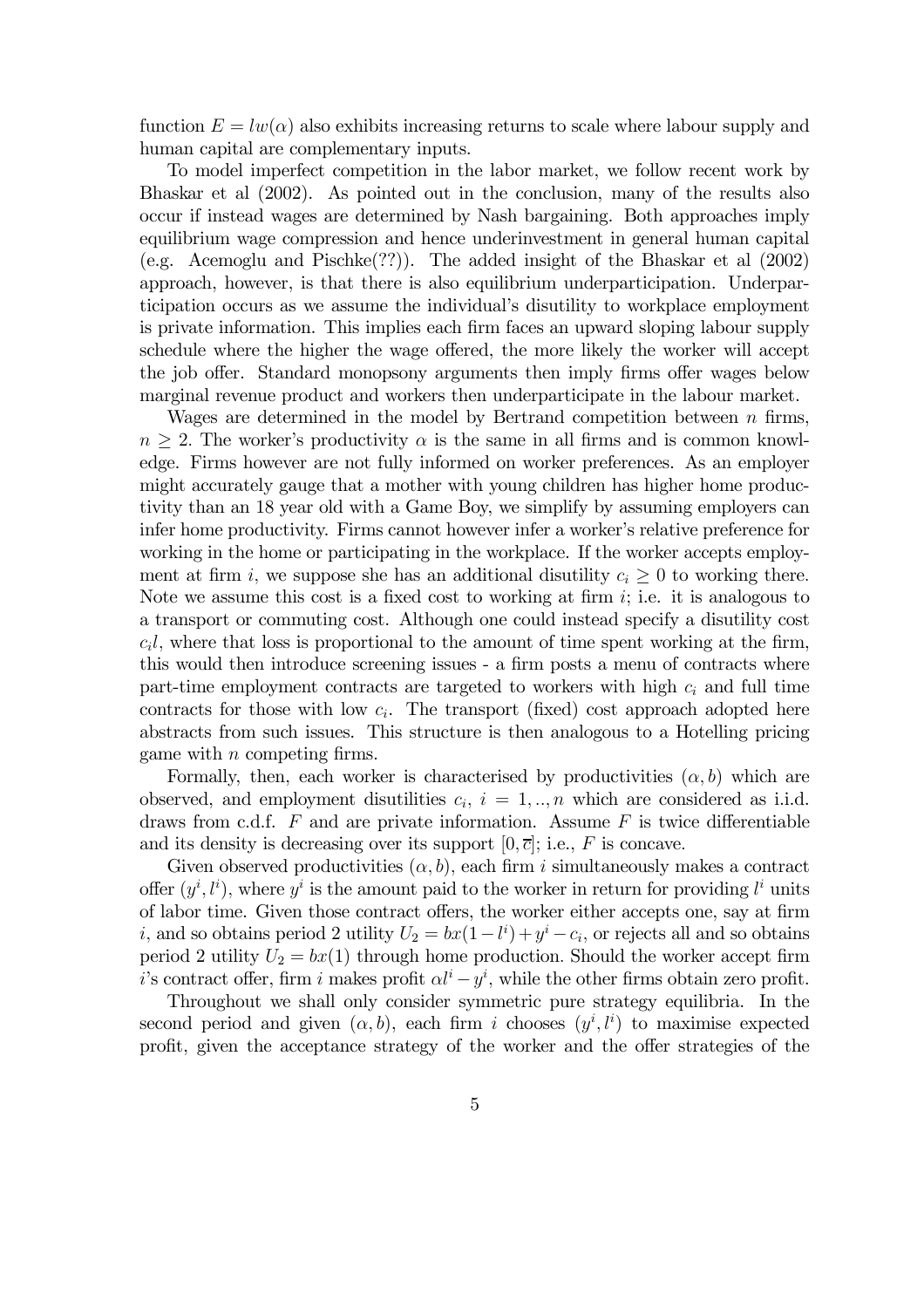competing firms. The corresponding symmetric Nash equilibrium implies contract offers  $(y^i, l^i) = (y^*(\alpha, b), l^*(\alpha, b))$ . Given those equilibrium contract offers  $(y^*, l^*)$ , we can then compute the worker's expected second period utility, denoted  $U_2^*(\alpha, b)$ . In the first period, the worker invests in skills k to maximise  $-\phi(k) + U_2^*(\alpha(a, k), b)$ .

In anticipation of the results below, it is useful to define the following.

**Definition:** Given  $(\alpha, b)$ , the value of workplace employment is

$$
V(\alpha, b) = \max_{l \in [0,1]} [\alpha l - b[x(1) - x(1 - l)]];
$$

i.e. V is defined as the (maximised) value of workplace output net of foregone home production. Let  $l^*(\alpha, b)$  denote the optimal labour supply decision (conditional on participation); i.e.

$$
l^{*}(\alpha, b) = \arg \max_{l \in [0, 1]} [\alpha l - b[x(1) - x(1 - l)]].
$$

and note that the Envelope Theorem implies  $l^* = \partial V/\partial \alpha$ . Claim 0 describes their basic properties.

**Claim 0.** Characterisation of  $V, l^*$ .

(i)  $l^* = 0$  and  $V = 0$  for  $\alpha \le bx'(1);$ 

(ii)  $l^* \in (0,1)$  and  $V > 0$  are both strictly increasing in  $\alpha$  and strictly decreasing in b for  $\alpha \in (bx'(1), bx'(0));$ 

(iii)  $l^* = 1$  and  $V = \alpha - b[x(1) - x(0)]$  for  $\alpha \ge bx'(0)$ ;

Claim 0 follows from standard optimisation theory. We shall refer to  $\alpha = bx'(0)$  as the full time margin and productivities  $\alpha \in [bx'(0), \infty)$  as the full-time employment region, noting that  $l^* = 1$  is optimal for such  $\alpha$ . We shall refer to  $\alpha = bx'(1)$  as the part-time margin, and the interval  $(bx'(1), bx'(0))$  as the part-time employment region as  $l^* \in (0,1)$  is optimal for such  $\alpha$ . Note that  $\alpha \leq bx'(1)$  implies there is no gain to trade as home productivity strictly dominates workplace productivity.

## 3 Equilibrium Wages

Given the set of contract offers  $\{(y^i, l^i)\}_{i=1,\dots,n}$  and idiosyncratic utility costs  $c_i$ , the worker's second period payoff is

$$
U_2 = \max_{i=1,..,n} \left[ bx(1 - l^i) + y^i - c_i, bx(1) \right]
$$

where the worker either accepts firm i's offer or rejects all. This section characterizes the (symmetric, pure strategy) Nash equilibrium where, given  $(\alpha, b)$ , the firms simultaneously make contract offers  $(y^i, l^i)$  to maximise expected profit, given the job acceptance strategy of the worker.

As productivities are observed, each firm's optimal contract offer implies  $l^i = l^*$ . Given the set of optimal contract offers,  $\{(y^i, l^*)\}_{i=1,\dots,n}$ , the worker's optimal job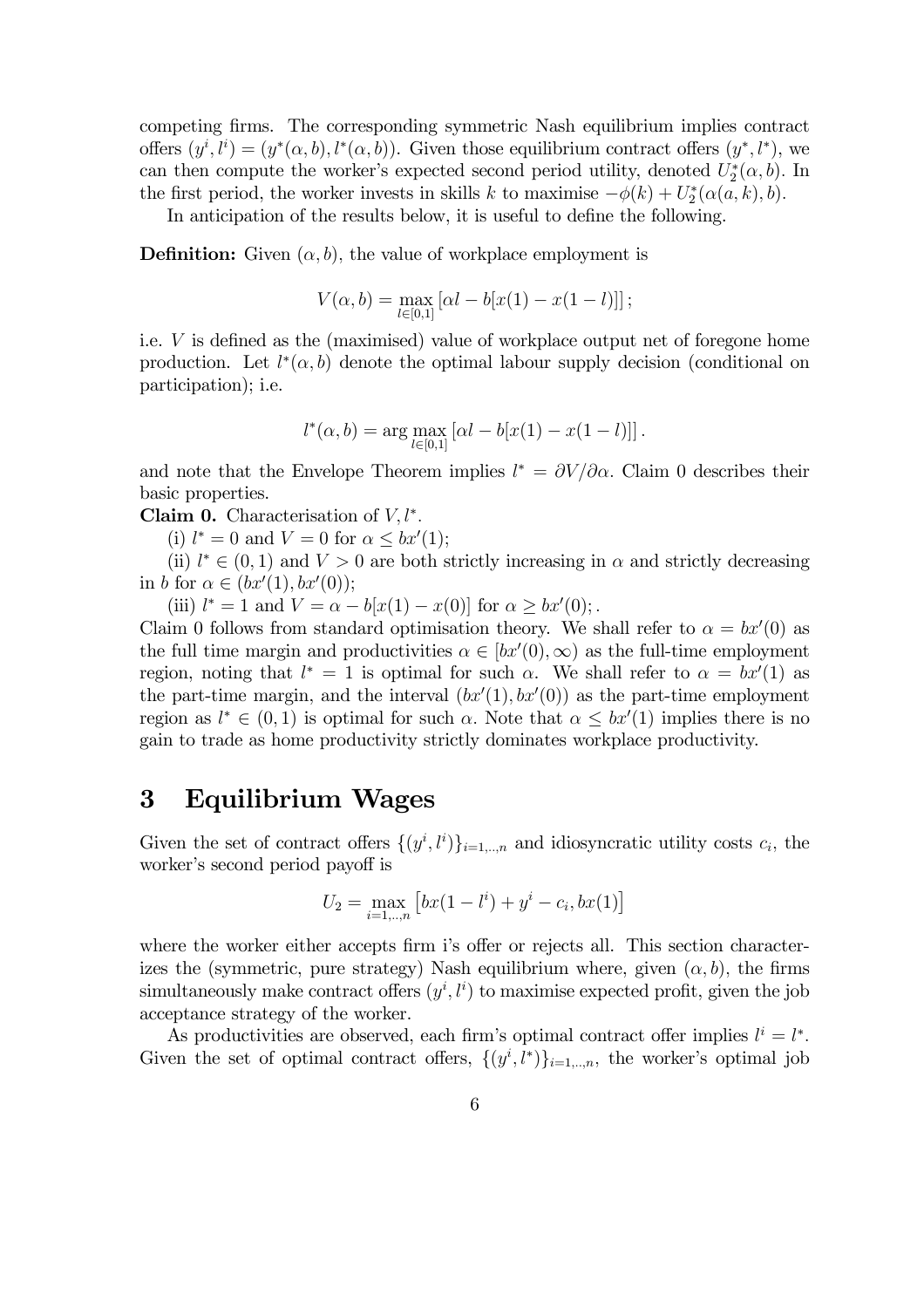acceptance strategy is to accept employment at firm i if  $y^i - c_i + bx(1 - l^*)$  $\max_{j\neq i} \{ bx(1), y^j - c_j + bx(1 - l^*) ] \}$ . Note that firm i faces two margins; a participation margin, where the worker considers firm i's offer only if  $y^{i} - c_{i} > b[x(1) - x(l^{*})]$  (i.e. the job offer must fully compensate for foregone home production), and a poaching margin where firm i's offer must be preferred to all other offers; i.e.  $y^{i} - c_i > y^{j} - c_j$  for all  $j \neq i$ . Theorem 1 now describes the symmetric Nash equilibrium to this contract posting game.

#### Theorem 1. Equilibrium Contract Offers.

For any  $(\alpha, b)$  with  $V > 0$ , a pure strategy, symmetric contract posting equilibrium implies each firm offers contract  $(y^*, l^*)$  where

$$
y^* = b[x(1) - x(l^*)] + s^*
$$

with  $s^* = s^*(V)$  given by

$$
\frac{1}{n}[1 - [1 - F(s^*)]^n] = [V - s^*] \left[ [1 - F(s^*)]^{n-1} f(s^*) + (n-1) \int_0^{s^*} [1 - F(c_1)]^{n-2} [f(c_1)]^2 dc_1 \right].
$$
\n(1)

Proof is in the Appendix.

The equilibrium wage offer,  $y^*$ , fully compensates the worker for foregone home production and offers additional surplus s<sup>∗</sup>. The worker participates in the labour market (i.e. accepts a job offer) only if  $y^* - c_i + bx(1 - l^*) > bx(1)$  for at least one *i*, which is equivalent to  $c_i < s^*$  for at least one firm. Hence the worker's participation probability is

$$
P(s^*) = 1 - [1 - F(s^*)]^n.
$$

The surplus offered  $s^*$ , as defined in (1), depends on the value of workplace employment and on the number of competing firms. As  $n$  becomes arbitrarily large, competition between firms implies  $s^*$  converges to V; i.e. firms offer all the employment surplus in a competitive equilibrium. For finite  $n$ , however, firms shade those offers so that  $s^* \leq V$ . The equilibrium choice, described by (1), reflects the standard monopsony trade-off between lower wage offers and lower employment. The left hand side of (1) is the probability of employment (it is  $P(s^*)/n$ ) and so describes the marginal loss in profit should, say, firm 1 offer slightly more surplus than the equilibrium offer. The right hand side describes the marginal increase in firm 1's profit by attracting more workers, where  $f(s^*)[1 - F(s^*)]^{n-1}$  is the measure of workers who are marginally attracted from non-participation (i.e. workers whose  $c_1 = s^*$  and  $c_j > s^*$ for  $j \neq 1$ , and  $(n-1) \int_0^{s^*} [1 - F(c_1)]^{n-2} [f(c_1)]^2 dc_1$  is the measure of workers who are marginally poached from a competing firm  $j$ , where the worker is indifferent between accepting firm 1's offer and a firm  $j's$  offer (i.e.  $c_1 = c_j < s^*$  and  $c_k > c_1$  for  $k \neq 1, j$ ), where this state potentially occurs with each of the  $n-1$  competing firms. Optimality requires that these two margins are equal. Also note that (1) describes the optimal contract offer with pure monopsony, where  $n = 1$ , and there is no poaching margin.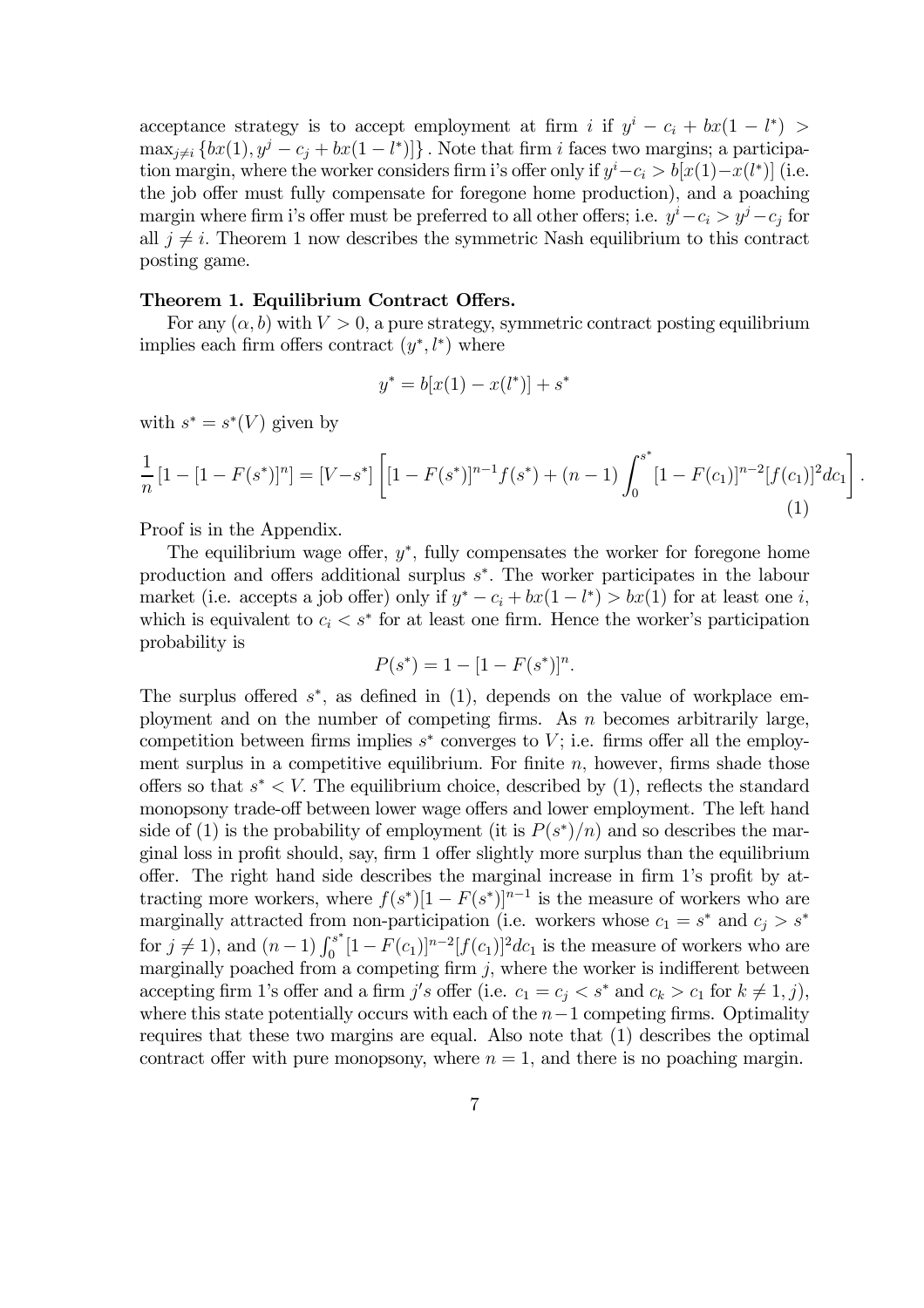The critical feature for what follows is that the equilibrium contract offer implies both wage compression and underparticipation in the labour market.

**Claim 1.**  $s^*(V)$  is increasing and continuously differentiable in V with:

(i)  $s^* = 0$  at  $V = 0$ ; (ii)  $ds^*/dV < 1$  and  $s^*(V) < \overline{c}$  for  $V \in (0, \overline{c} + d)$ , (iii)  $s^*(V) = V - d$  for  $V \geq \overline{c} + d$  where

$$
d = \frac{1}{n(n-1)\int_0^{\overline{c}} [1 - F(c)]^{n-2} f(c)^2 dc}.
$$
\n(2)

Proof is in the Appendix.

It can be shown that the same properties of  $s^*$  occur when F is only log concave; i.e. when  $F''F < F'^2$ , but the proof is both long and tedious.<sup>4</sup> Formally the equilibrium outcome described in Theorem 1 corresponds to an n-buyer first price auction, but where the seller has private independent match values. Although assuming  $F$  is concave (or log concave) is sufficient to guarantee non-paradoxical comparative statics; i.e. more productive workers receive higher wage offers, establishing that a pure strategy symmetric equilibrium necessarily exists is less straightforward. The Technical Appendix describes the formal existence problem. In what follows, we simply assume a symmetric pure strategy equilibrium exists.

The next section describes optimal investment in the first period given workers anticipate contract offers as described in Theorem 1. Those results depend critically on the following market failures.

I. Equilibrium Wage Compression.

Given constant returns to labour in the workplace, a competitive labour market implies contract offers  $(y^c, l^c)$  with  $l^c = l^*$  and  $y^c = \alpha l^*$ . Define the competitive offer,  $s^c$ , as

$$
s^c = y^c - b[x(1) - x(l^c)]
$$

and note the definition of V implies  $s^c \equiv V$ ; i.e. the competitive outcome implies  $s = V$ .

Imperfect competition in the labour market implies firms offer surplus  $s^* \leq V$ . Claim 1 establishes that at low workplace productivities, where  $0 < V(.) < \overline{c} + d$ , then  $ds<sup>*</sup>/dV < 1$ . Following Acemoglu and Pischke (??) we describe this outcome as wage compression; i.e., wage offers do not increase one-for-one with workplace productivity. An important feature for what follows is that wage compression disappears at high enough levels of workplace productivity. In particular, Claim 1 implies

<sup>4</sup>Establishing that  $0 < \frac{ds^*}{dV} < 1$  in (8) in the Appendix requires showing

$$
[1 - F(s^*)]^{n-1} f(s^*) + [V - s^*][1 - F(s^*)]^{n-1}[-F''(s^*)] > 0
$$

where s<sup>\*</sup> is defined by (1). Using (1) to substitute out  $(V - s<sup>*</sup>)$  it is possible, but tedious, to show that log concavity of F, which implies  $FF'' < F'^2$ , is sufficient to imply the above inequality at  $s^*$ .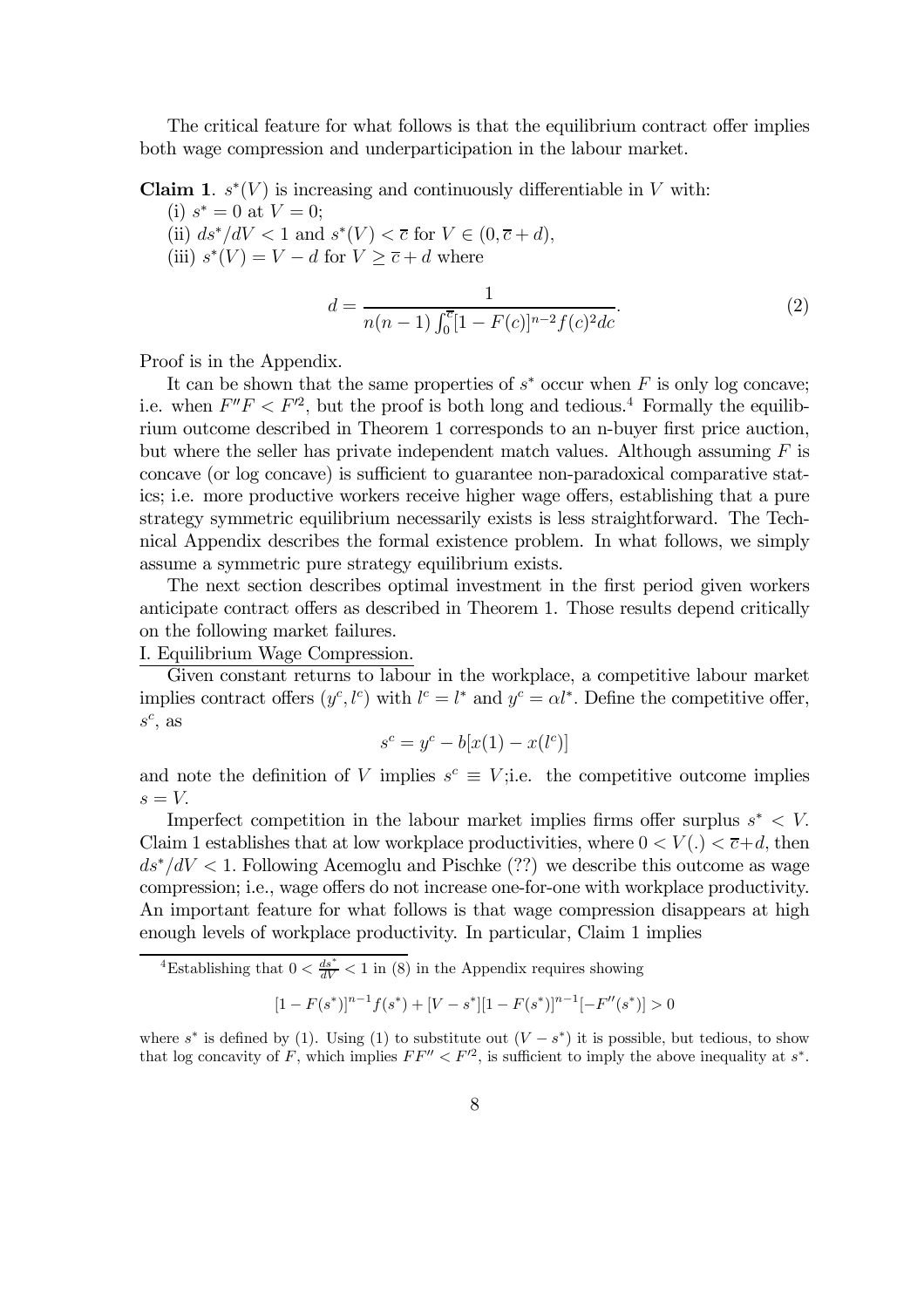(i) there is wage compression for  $(\alpha, b)$  satisfying  $V < \overline{c} + d$  as  $ds^*/dV < 1$  in that region, while

(ii) there is no wage compression for  $(\alpha, b)$  satisfying  $V > \overline{c} + d$  as  $ds^*/dV = 1$ .

To understand why there is no wage compression at high  $V$  note, as pointed out before, that a firm faces two oligopsony margins: a poaching margin and a participation margin. By offering higher wages, a firm might not only attract an employee from a competing firm - the poaching margin - but also attract a non-participant into the market sector.

The participation margin does not bind for workers with sufficiently high  $V$  that, in equilibrium, they accept a job offer with probability one. A useful analogy is the Hotelling pricing literature where we might interpret  $c_i$  as the worker's transport cost to work at firm i. The case "V sufficiently high that an offer is always accepted" is typically referred to as a "covered market". The equilibrium is that both firms offer a wage equal to the worker's value of output less 'price'  $d > 0$ . Equilibrium d reflects the marginal probability that a small increase in the offered wage will poach the worker away from the competing firm and, in a symmetric equilibrium,  $d$  depends only on the number of competing firms and the distribution of transport costs. The lump-sum deduction implies there is no wage compression.

In contrast, the participation margin binds for workers with V less than  $\overline{c} + d$ . Such workers include low workplace-productivity workers and intermediate productivity workers with high home productivities. An important property of the Hotelling pricing structure is that, as the value of employment increases, wage competition at the margin becomes more intense. In particular, (8) in the Appendix implies  $ds^*/dV = 0.5$  at  $V = 0$ ,  $ds^*/dV < 1$  for  $V < \overline{c} + d$  and  $ds^*/dV \rightarrow 1$  as  $V \rightarrow \overline{c} + d$ . Hence wages rise more quickly with productivity as the participation margin peters out, where  $ds^*/dV = 1$  for all  $V \geq \overline{c} + d$ .

#### II. Equilibrium Underparticipation

The worker's participation probability is  $P(s^*)=1 - [1 - F(s^*)]^n$ . Given the competitive outcome implies  $s^c = V$ , Claim 1 implies:

(i) there is underparticipation for  $(\alpha, b)$  satisfying  $0 < V < \overline{c} + d$  as  $P(s^*) < P(V)$ with  $P(s^*)$  < 1, while

(ii) there is efficient participation for  $(\alpha, b)$  satisfying  $V > \overline{c} + d$  as  $P(s^*) = P(V) = 1$ .

The underparticipation problem arises as worker preferences are not observed and firms offer less than full surplus. If the value of workplace productivity is sufficiently high, however, that the worker participates with probability one, then the privately optimal participation decision coincides with the socially optimal one.

In what follows, we shall find investment is efficient for  $\alpha, b$  satisfying  $V(\alpha, b)$  $\overline{c}$  + d as there is no wage compression and there is efficient participation. For given  $b > 0$ , define the efficiency frontier  $\alpha = \overline{\alpha}(b)$  where

$$
V(\overline{\alpha},b)=\overline{c}+d
$$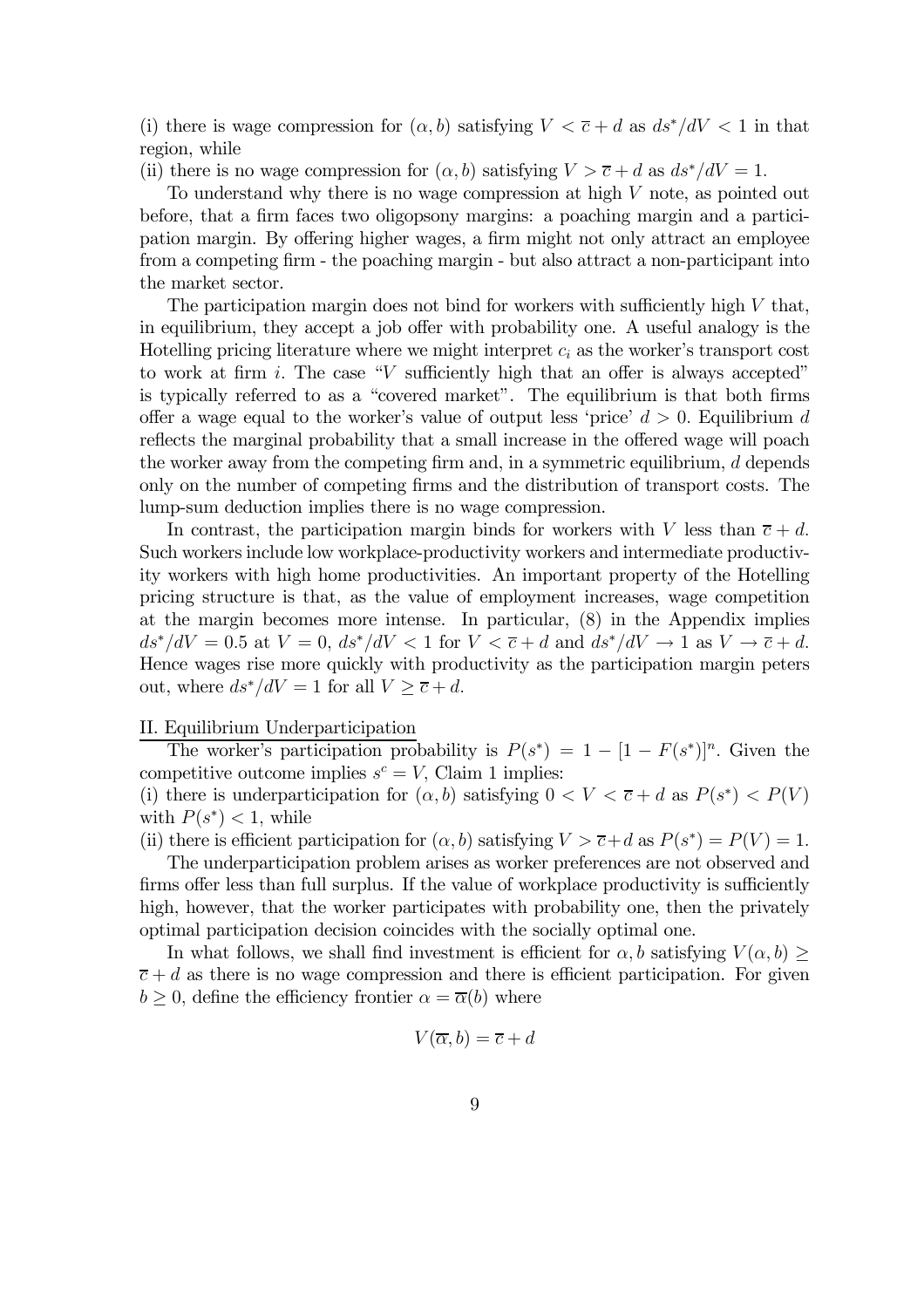and note that  $V(\alpha, b) \geq \overline{c} + d$  if and only if  $\alpha \geq \overline{\alpha}(b)$ . Claim 0 implies  $\overline{\alpha}$  is strictly increasing in b.

### 4 The Worker's Optimal Education Decision

To identify the optimal investment decision in the first period, Claim 2 now computes expected second period utility, which is denoted  $U_2^*(\alpha, b)$ .

**Claim 2.** For any  $(\alpha, b)$  and offers as described in Theorem 1:

$$
U_2^*(\alpha, b) = bx(1) + \int_0^{s^*} [1 - (1 - F(c))^n] \, dc. \tag{3}
$$

Proof is in the appendix.

Expected second period utility equals the option value of home production plus the expected surplus from employment, which depends on  $V = V(\alpha, b)$  and labor market imperfections as  $s^* = s^*(V)$ .

In the first period given ability  $a$  and expected home productivity  $b$ , the worker's optimal investment decision solves:

$$
\max_{\alpha \ge a} U_2^*(\alpha, b) - \phi(\alpha - a)
$$

where the worker chooses second period productivity  $\alpha \geq a$  at investment cost  $\phi(k)$ , where  $k = \alpha - a$ . The necessary condition for a maximum is

$$
\partial U_2^* / \partial \alpha = \phi'(\alpha - a),
$$

i.e., the worker sets the marginal return to education equal to its marginal cost, where (3) implies the marginal return to education, denoted MR, is

$$
MR = \frac{\partial U_2^*}{\partial \alpha} = [1 - (1 - F(s^*))^n] \frac{ds^*}{dV} \frac{\partial V}{\partial \alpha}
$$
  
=  $P(s^*) \frac{ds^*}{dV} \frac{\partial V}{\partial \alpha}.$  (4)

Note, MR depends on three components:  $P(s^*)$  is the probability the worker participates in the labor market;  $ds^*/dV$  is the rate at which offered compensation  $s^*$ increases with V; and  $\partial V/\partial \alpha$  describes how V increases with productivity  $\alpha$ .

In a competitive labour market with revenue function  $R = \alpha l$ , the Envelope Theorem would imply marginal return to education  $\partial R/\partial \alpha = l^*$ , which is simply expected labour supply. The above expression is more complicated as there are labour market imperfections. Nevertheless the interpretation is the same. The definition of V and the Envelope Theorem imply  $\partial V/\partial \alpha = l^*$ . Hence  $[P(.)][\partial V/\partial \alpha]$  together describe expected labour supply. The marginal return to education is expected labour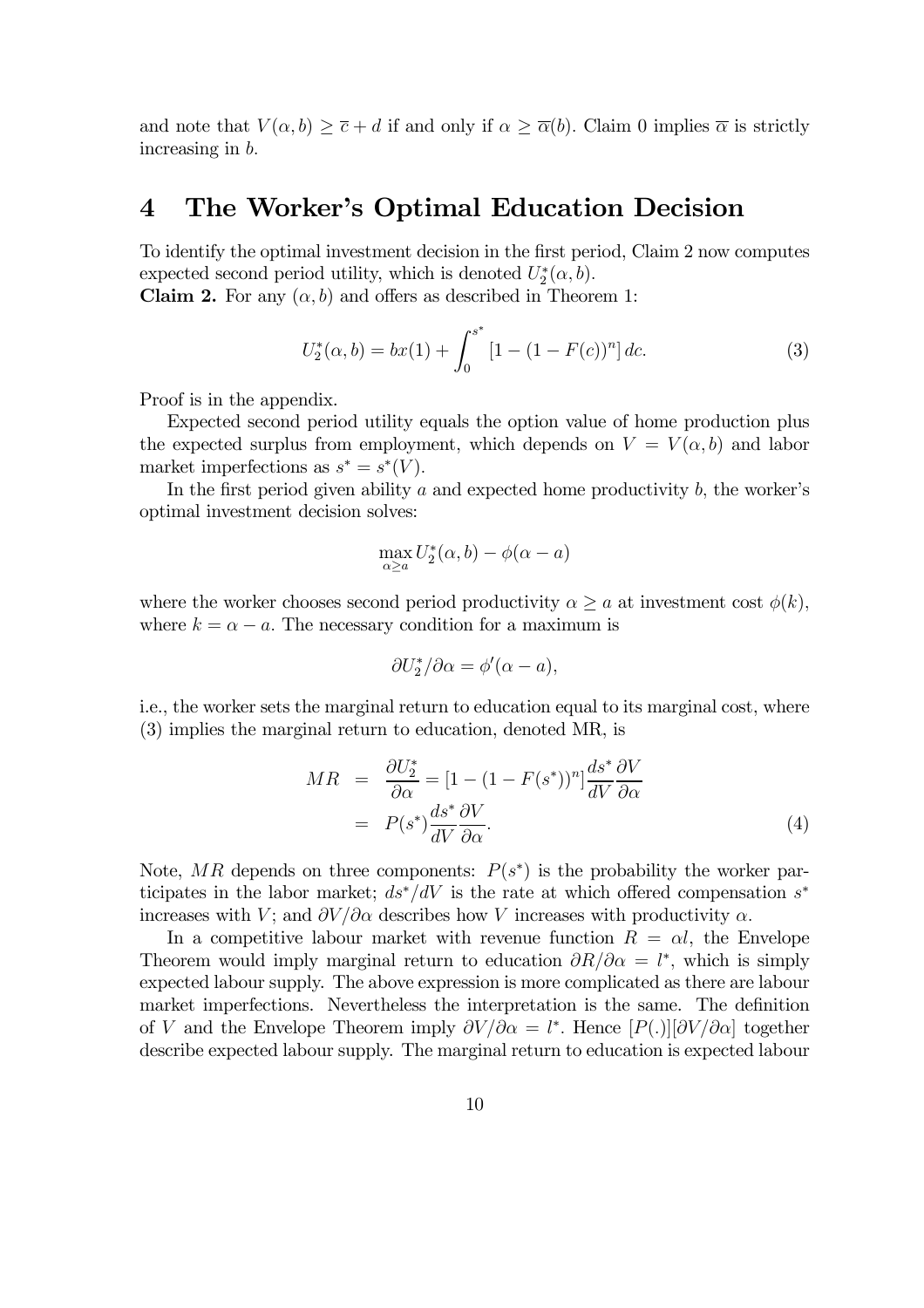supply times the marginal increase in wage through higher productivity (given a noncompetitive labour market).

Figure 1 plots MR (with b fixed). Most importantly for what follows, note that there are increasing marginal returns. This occurs for three reasons:

(i) Participation effects: an increase in productivity implies firms offer better wages which increases the worker's participation probability; i.e.  $P(s^*)$  increases as  $\alpha$  increases. The higher participation probability increases directly the marginal return to education.

(ii) Increasing Labor Supply:  $\partial V/\partial \alpha$  equals l<sup>\*</sup> and as an increase in workplace productivity implies an increase in labour supply  $l^*$  (Claim 0), this further increases the marginal return to education.

(iii) Increasing wage competiveness: as the value of employment V increases, firms at the margin bid more competitively for the worker's services. In particular,  $ds^*/dV = 0.5$  at  $V = 0$ , while  $ds^*/dV \rightarrow 1$  as  $V \rightarrow \overline{c} + d$  (see Claim 1); i.e. wage compression decreases at higher productivity levels.

We know that  $MR = 0$  for  $\alpha < bx'(1)$  [Claim 0 implies  $l^* = V = 0$  in this region and so  $P(s^*)=0$ ; i.e. there is no gain to trade. Also MR has a zero slope at the part-time margin  $\alpha = bx'(1)$  as  $P(s^*) = \partial V/\partial \alpha = 0$  at that point.

Suppose  $\overline{c}$  is relatively large; specifically  $b[x'(0) - [x(1) - x(0)]] < \overline{c} + d$ . This implies that a person at the full time margin, one with productivity  $\alpha = bx'(0)$ , has value of employment  $V < \overline{c} + d$  and so does not necessarily participate in the labour market. It also implies  $\overline{\alpha}(b) > bx'(0)$  as drawn in Figure 1 and so  $MR = 1$  for  $\alpha \geq \overline{\alpha}(b)$ .

#### Figure 1 here

Although  $MR$  is continuous, its slope is not continuous at the full time margin (where  $\alpha = bx'(0)$ ). In particular, labour supply  $l^* \equiv \partial V/\partial \alpha$  is strictly increasing in  $\alpha$  in the part-time employment region, where increasing labour supply generates increasing returns to education [see (ii) above]. At the full time margin, however, labour supply becomes constrained  $l^* = 1$  and this source of increasing returns stops discontinuously at that point.

 $\phi'(\alpha - a)$  is the marginal cost to skill accumulation and is denoted  $MC_a$  in Figure 1. The assumptions on  $\phi$  imply  $MC_a = 0$  at  $\alpha = a$  and is strictly increasing in  $\alpha$ . The optimal skills investment decision of a worker with ability a occurs where  $MC_a$ crosses  $MR$ , though this may not be a sufficient condition for a maximum as there are increasing marginal returns.

Note that an increase in ability implies a rightward shift in  $MC_a$ . This implies that, ceteris paribus, workers with higher ex-ante ability invest in education to a higher ex-post skill level  $\alpha$ .

Now consider the ability type with  $a = a_M$  as drawn in Figure 1. Such an individual is interesting as, given the two shaded areas are equal, this person is indifferent to investing to  $\alpha = \alpha_2 > bx'(0)$  or investing to  $\alpha = \alpha_1 < bx'(0)$ . Workers with ability  $a > a_M$  train so that  $\alpha > \alpha_2 > bx'(0)$ ; such workers have high V ex-post, have relatively high participation probabilities and work full time (choose  $l^* = 1$ ). In contrast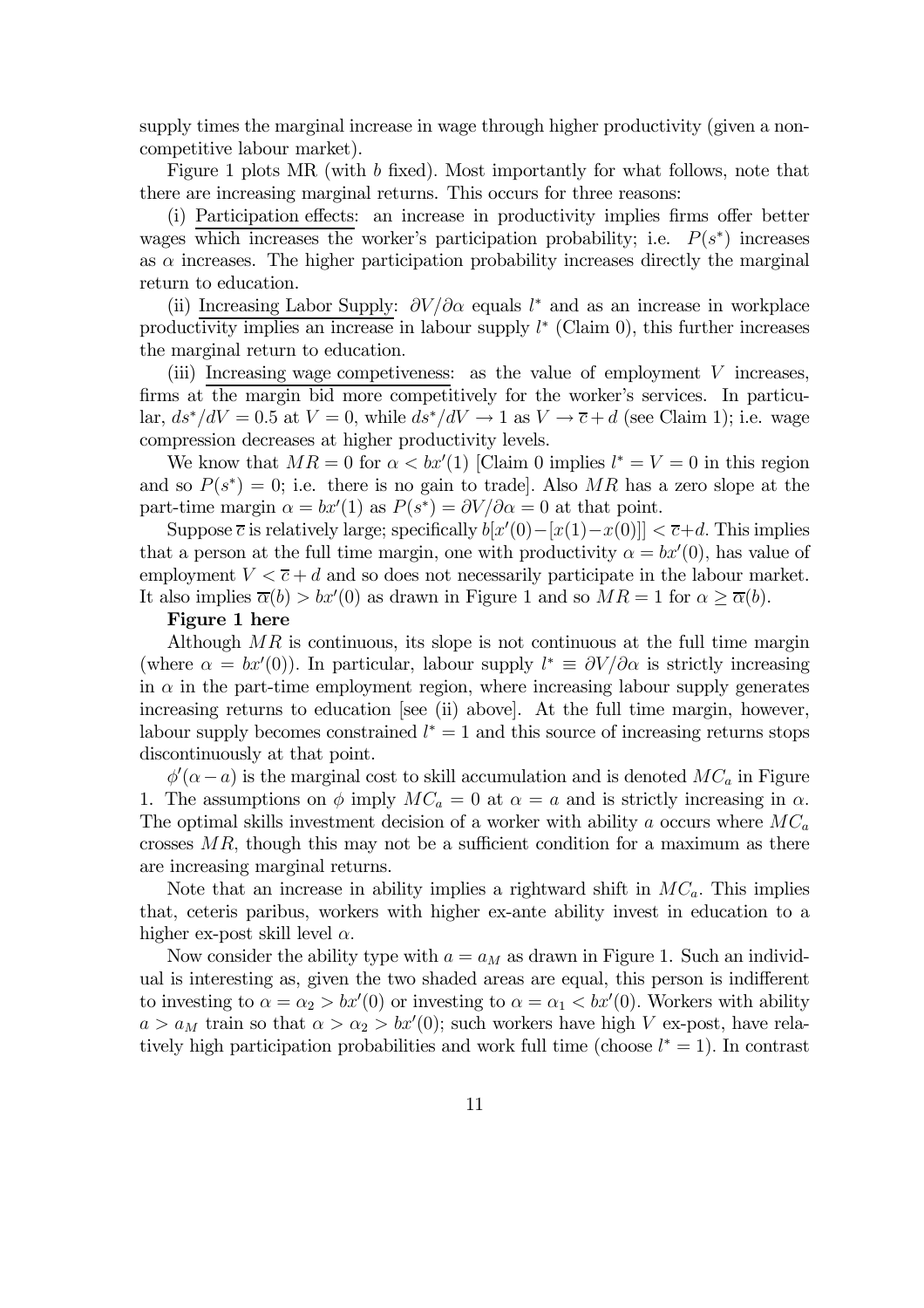those with ability  $a < a_M$  invest so that  $\alpha < a_1 < bx'(0)$ . Such workers have low V ex-post, low participation probabilities and will only consider part-time employment. Increasing returns to education potentially lead to discontinuous investment decisions around the part-time margin.

To see that this discontinuity generates large deadweight losses, consider the optimal investment and participation decisions in a competitive labour market. Recall that the private marginal return to investment is

$$
MR = P(s^*)\frac{ds^*}{dV}\frac{\partial V}{\partial \alpha} = P(s^*)\frac{ds^*}{dV}l^*.
$$

As previously explained the competitive outcome implies  $s = V$  and so the social return to education, denoted SR,is

$$
SR = P(V)\frac{\partial V}{\partial \alpha} = P(V)l^*
$$
\n(5)

which is expected labour supply. Hence  $MR < SR$  if there is underparticipation,  $P(s^*)$  <  $P(V)$ , or if there is wage compression  $ds^*/dV < 1$ .

It follows that MR=SR for very low productivities, where  $\alpha < bx'(1)$ , in which case  $V = 0$  and so  $MR = SR = 0$  (there is no gain to trade). It also follows that  $MR = SR$  for very high productivities, where  $\alpha > \overline{\alpha}(b)$ , as there is efficient participation and no wage compression. For intermediate productivities, however, we have  $MR < SR$  due to underparticipation and wage compression.

Figure 2 here.

Note, both MR and SR have a zero slope at the part-time margin and both have discontinuous slopes at the full-time margin. Claim 1 implies  $SR > MR$  for all  $\alpha \in (bx'(1), \overline{\alpha}(b)].$ 

Recall that the worker with ability  $a_M$  is indifferent between investing to  $\alpha_1$  or  $\alpha_2$ . The shaded area describes the deadweight loss associated with the low investment decision. The socially optimal decision is that the worker invests to  $\alpha_s$ . If the worker invests to  $\alpha_2$ , the resulting deadweight loss corresponds to the Harberger triangle labelled  $DWL_2$  in Figure 2. If the worker instead invests to  $\alpha_1$ , the large substitution effect implies deadweight loss  $DWL_1$  which is clearly much larger.

Increasing returns to education and an imperfectly competitive labour market can therefore lead to a part-time employment trap. Workers with ability  $a < a_M$  invest in skills where  $\alpha < \alpha_1$ . Having low V, they have low participation probabilities, and only participate in part-time employment. But the socially optimal decision for these workers may be that they invest to skills  $\alpha_s > bx'(0)$  and participate in full time employment with a high participation probability. The discontinuity in investment behaviour leads to a large deadweight loss.

Figure 1 describes  $a_M$  for a particular value of home productivity b. More generally for any b, let  $(a_M, b)$  denote the worker who is indifferent to investing to high  $\alpha$  and working full-time, or investing low  $\alpha$  and working part-time with a low probability.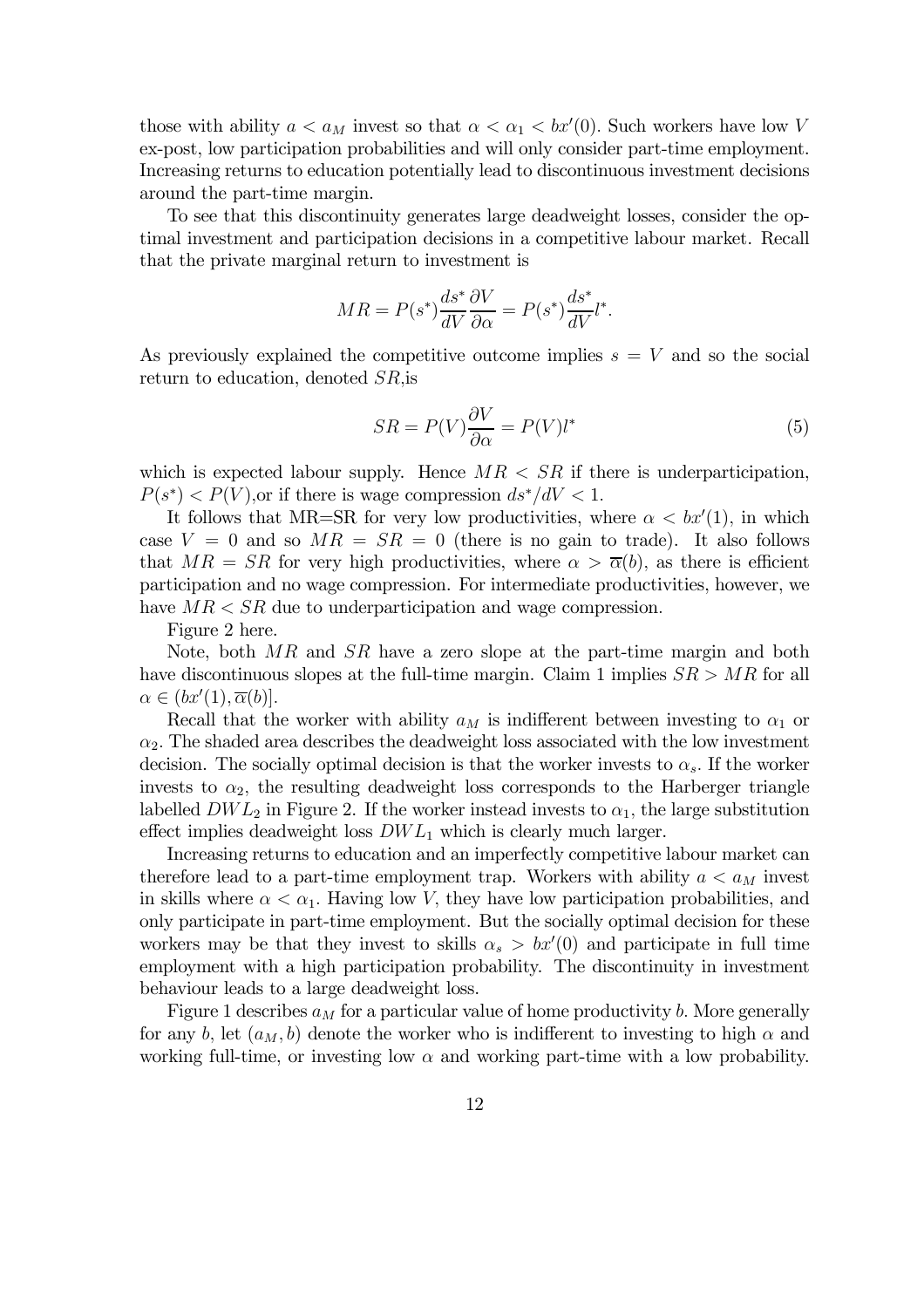As the value of employment V depends on b, then  $a_M$  varies with b. The following characterises  $a_M = a_M(b)$ .

An increase in b does not affect the MC curve. Now consider how an increase in b affects the MR curve. First note that a (small) increase in b implies an increase in  $\overline{\alpha}$ (.) and a right shift in the part-time and full time margins. Second, fix an  $\alpha \in (bx'(1), \overline{\alpha}(b))$ . A (small) increase in b implies lower labour supply l<sup>\*</sup> (strictly lower in the part-time region), strictly lower V (Claim 0) and as  $P(s^*) < 1$  in this region,  $MR$  falls in this region. Figure 3 draws two MR curves, denoted MR,MR' corresponding to two different home productivities  $b, b'$  with  $b < b'$ .

Figure 3.

An increase in b to b' implies a fall in  $MR$  as drawn in Figure 3. The marginal worker as depicted in Figure 1, the one with ability  $a = a<sub>M</sub>(b)$  and home productivity b, now strictly prefers to choose low skills  $\alpha < \alpha_1$  should home productivity increase to  $b' > b$ . Hence  $a_M(b') > a_M(b)$ ; *i.e.* the part-time employment trap is increasing in home productivity. It also follows that if home productivity is sufficiently small that  $a_M < 0$ , then the part-time employment trap disappears.

Of course, the above applies if the marginal cost curve,  $MC_a$ , is relatively flat. If the marginal cost curve is steep enough, then the part-time employment trap does not exist. Figure 4 depicts this case.

Figure 4 here.

As in the previous cases, the investment and participation decisions are distorted for those with intermediate ability. Those with very low workplace ability and high home productivity do not invest in general human capital and focus purely on home production. Those with very high workplace ability invest fully in skills, where  $MC = 1$ , and participate with a high probability in full time employment. The imperfect labour market distorts market behaviour for those with with intermediate participation probabilities. Although there are increasing marginal returns to education,a steep marginal cost curve (implying education choices are inelastic relative to endowed ability) implies relatively small substitution effects and the efficiency loss corresponds to standard Harberger triangles.

### 5 Policy and Discussion

It is well known that an imperfectly competitive labour market may lead to wage compression and underinvestment in general human capital. The key insight of our analysis is that an imperfectly competitive labour market also generates underparticipation. Further with heterogeneous workers and increasing returns to education, the corresponding welfare losses are largest for a particular subset of workers - those whose home productivity is sufficiently high that they have low participation rates and, if they do participate, are more likely to take part-time rather than full time employment. For workers in the so-called part-time employment trap, the social planner's optimum implies the worker should make large investments in human capital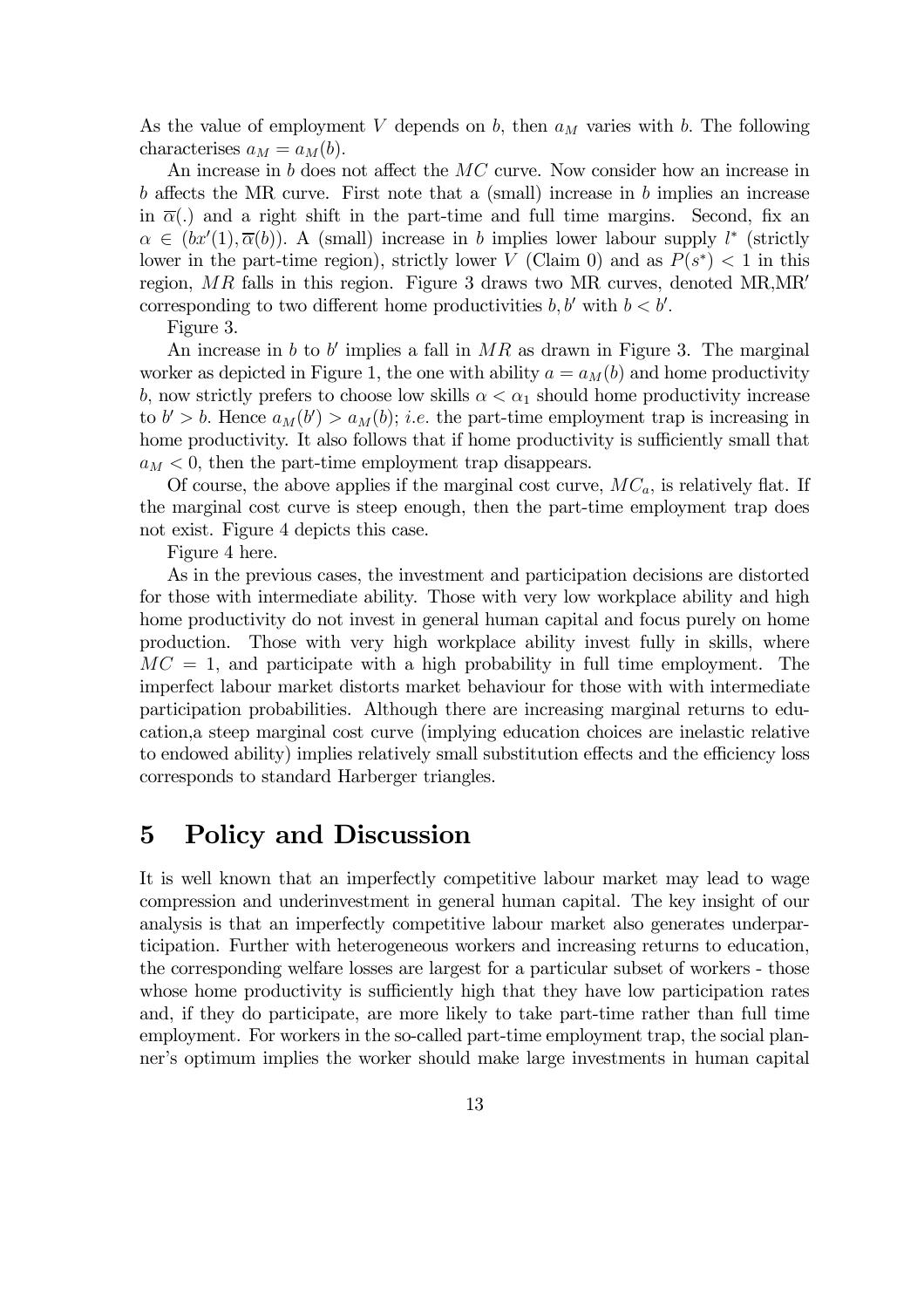and have a high participation probability in full time employment. But as workers do not receive the full return to those investments, they instead substitute to home production — they make low skills investments and participate with low probability in part-time employment. The trap is increasing in home productivity: thus workers with intermediate ability are more likely to be caught in this trap if their home productivity is relatively high.

Table 1 describes male and female participation rates, and type of employment contract, by demographic group in the U.K.. The data source is the British Household Panel Survey (BHPS). Columns [1] and [3] report male and female participation rates, while Columns [2] and [4] report the proportions of the total male and female working populations respectively that are employed part-time. Notice that women have similar participation rates to men in each demographic group except for those who are married and, more significantly, those who have kids between 0-16 years. Furthermore, within this latter group, over 50% of women who participate take parttime employment, while 98% of men who participate take full time employment.

#### Table 1 near here.

Table 1 demonstrates that, on average, women take the brunt of child care, which in the context of this paper might be interpreted as relatively high home productivity. Such women are over-represented in part-time employment.

The theory implies that individuals caught in the part-time employment trap will be characterised by much lower education levels. Table 2 demonstrates that women with kids in the part-time employment sector have surprisingly low education levels.

#### Table 2 here.

Table 2 summarizes the ex-ante education decisions, and ex-post participation rates, of working-age men and women who have kids up to 16 years old living at home. First consider the full-time employment row. For each sex and conditional on having kids up to 16 years old, the full time employment row describes the proportion of workers who have a particular level of education. It is striking that the composition of education is very similar between the two sexes in full-time work. This is consistent with the theory developed above, which argues that skill levels are not distorted for the very highest workplace ability types (who typically work full time and presumably organise private childcare).

The distortion becomes evident as we consider the part-time employment and nonparticipation rows in Table 2. These establish that, for women with kids who choose to work part-time, 62% have no qualification higher than GCSE, while the corresponding figure for men is 37%. Similarly, of women with kids who choose not participate, 65% have no qualification higher than GCSE, while the corresponding figure for men is 53%. Together these facts suggest that women with kids who take parttime employment are ex-post undereducated. Assuming a non-competitive labour market, young women, when making their education choices, may well be caught in the part-time employment trap.

Optimal policy requires increasing the return to participation in the labor market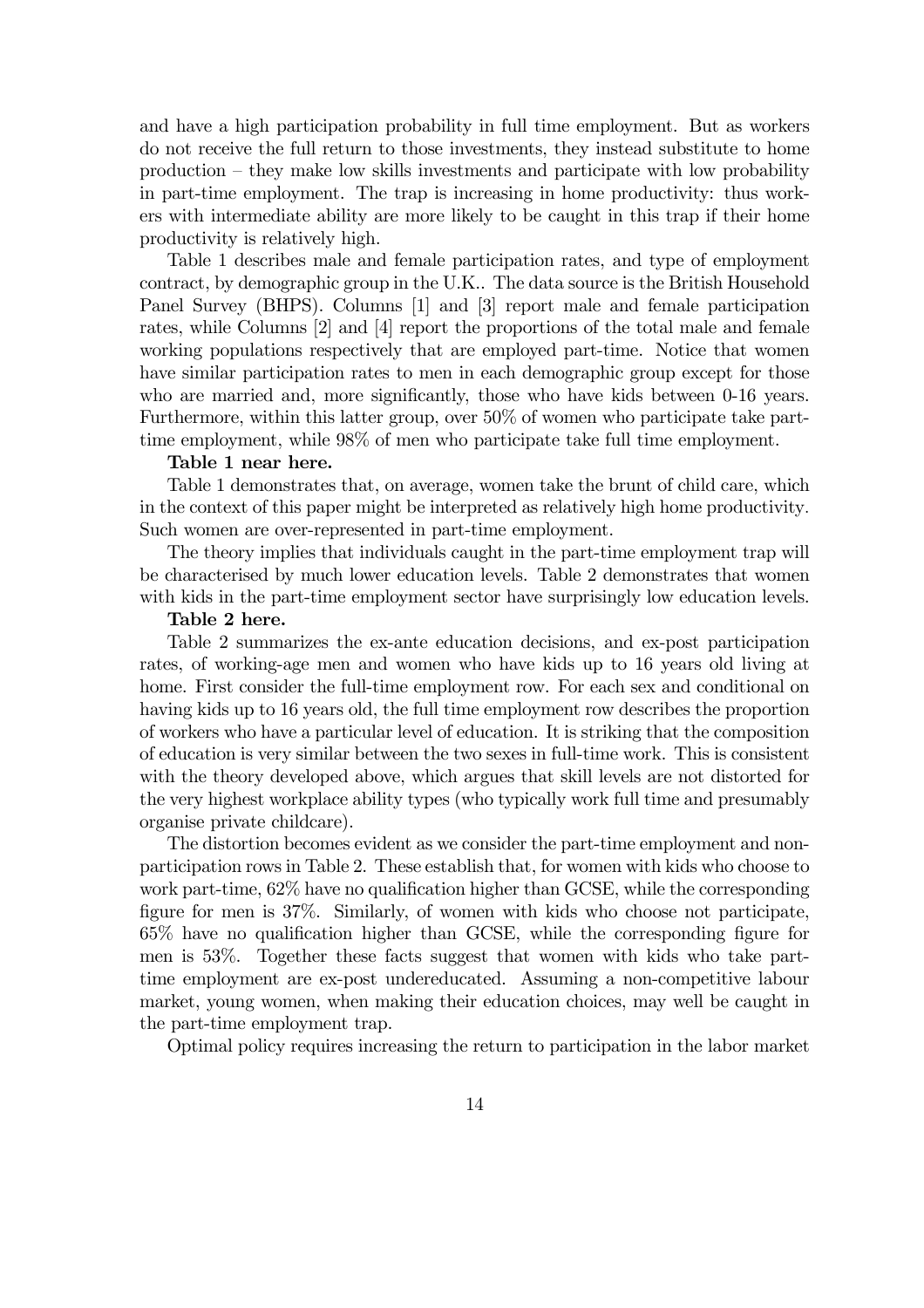relative to non-participation. The obvious approach is either (i) tax non-participants with a home production tax, or (ii) subsidise participation with an employment subsidy. The first approach, a tax on non-participation, is unlikely to be politically feasible and so we focus on the latter.

Suppose the government observes the worker's productivity parameters  $\alpha, b$  and offers an employment subsidy  $x = x(V)$  to workers who participate in the labor market, where  $V = V(\alpha, b)$  as defined before. Repeating the analysis as before and given  $x \geq 0$ , it is straightforward to show that, in a pure strategy symmetric equilibrium, the equilibrium surplus offered by firms is  $s*(V + x) - x$ . In other words, the firms extract the employment subsidy from the worker (the  $-x$  term), but their equilibrium offers then reflect that the value of workplace employment is  $V+x$ . Given such offers, workers obtain net surplus  $s^*(V + x)$ .

To identify the optimal subsidy note that the competitive outcome implies  $s^c = V$ . Hence the optimal employment subsidy,  $x^*$ , satisfies

$$
s^*(V + x^*) = V,
$$

which is an implicit function for  $x^*$ , where  $s^*$ .) is defined by (1) in Theorem 1. **Claim 3.** The optimal employment subsidy  $x^*(.)$  satisfies  $x^* = 0$  at  $V = 0$ , (i) for  $V \in (0, \bar{c})$ , x<sup>\*</sup>is strictly increasing with  $x^*(\bar{c}) = d$ , and (ii) for  $V \geq \overline{c}$ ,  $x^* = d$ .

**Proof:** follows from Claim 1 and the equation for  $x^*$ .

Claim 3 establishes that, in order to guarantee efficient participation and efficient training, the government needs to compensate for the oligopsony rents extracted by firms. Of course for many types the welfare gains through such a scheme may be small (and is zero for types who ex-post invest  $\alpha \geq \overline{\alpha}(b)$  and participate ex-post with probability one). In contrast, workers with the most distorted participation rates are those found in the part-time employment trap. The evidence suggests that individuals most likely to be caught in this trap are young women who expect to have kids. An obvious employment subsidy which targets precisely this group is a state-subsidised childcare scheme. Such an employment subsidy may generate large welfare gains as it not only corrects the ex-post underparticipation distortion, but also encourages women to invest more in education when young.

## 6 Conclusion

This paper has considered an imperfectly competitive labour market where worker preferences on the disutility of workplace employment are private information. This information asymmetry not only leads to equilibrium wage compression and underinvestment in general human capital, but also to equilibrium underparticipation. An important insight is that the worker participation decisions generate increasing returns to education - those with low participation probabilities have a low ex-ante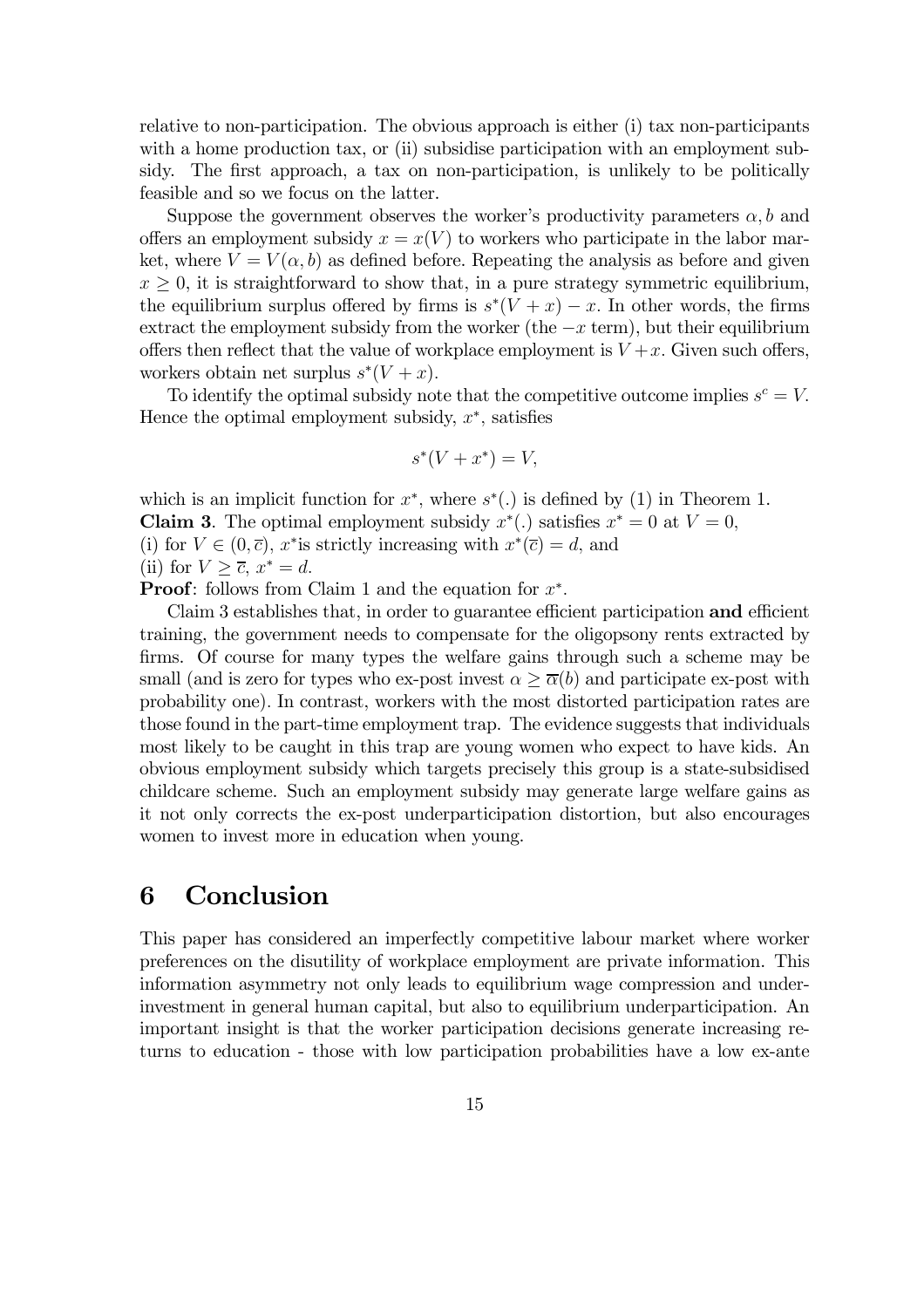return to skills investment, while those with high participation probabilities who take full-time employment have a high return to skills investment. Given the more highly skilled are paid more and so are more likely to participate in the labour market, this generates increasing returns to education.

Increasing returns to education and a non-competitive labour market can imply large substitution effects, and hence large deadweight losses. The paper identifies a part-time employment trap for those located at the non-participation/part-time employment margin. The data clearly suggest that it is young women who are most likely to be caught in this trap and optimal corrective policy is an employment subsidy which can be appropriately targeted as a childcare benefit.

A popular alternative model of an imperfectly competitive labour market assumes instead search frictions and that wages are determined by Nash bargaining. In particular given  $(\alpha, b)$  and free entry of firms, the axiomatic Nash bargaining approach would imply the firm negotiates profit  $\pi$  and labour supply l as

$$
\max_{\pi,l} [\pi]^{1-\gamma} [\alpha l - \pi + bx(1-l) - bx(1)]^{\gamma}
$$

where  $\gamma \in [0,1]$  is the worker's bargaining power,  $bx(1)$  is the worker's threatpoint [i.e. the value of home production] and the firm's threatpoint is zero in a free entry equilibrium. By definition of  $V$  in the text, this reduces to

$$
\max_{\pi} [\pi]^{1-\gamma} [V - \pi]^{\gamma}
$$

and Nash bargaining implies worker remuneration  $y^*$  satisfies  $dy^*/dV = \gamma$ . As in Claim 1, this implies equilibrium wage compression. The Nash bargaining approach identifies the wage compression issue but does not identify the underparticipation problem. Our approach shows that underparticipation and wage compression generate mutually reinforcing distortions on human capital investment: wage compression implies workers tend to underinvest in workplace skills, lower skills imply a lower participation probability which further reduces the expected return to human capital accumulation.

Manning (2003) provides extensive evidence of oligopsonistic wage setting for the two countries he analyses, the US and the UK. However even if one were to insist that the labor market is competitive, the same part-time employment trap arises if the government taxes labor income but does not tax home production (as is typically the case). Workers then substitute to home production and increasing marginal returns to education generate the same part-time employment trap. In fact we know from the optimal taxation literature that tax rates should be highest on those goods that are traded inelastically. An income tax on the incompetent parent who has high workplace ability is not going to distort that worker's participation probability. But it will distort the labor market decision of the intermediate ability worker with relatively high home productivity.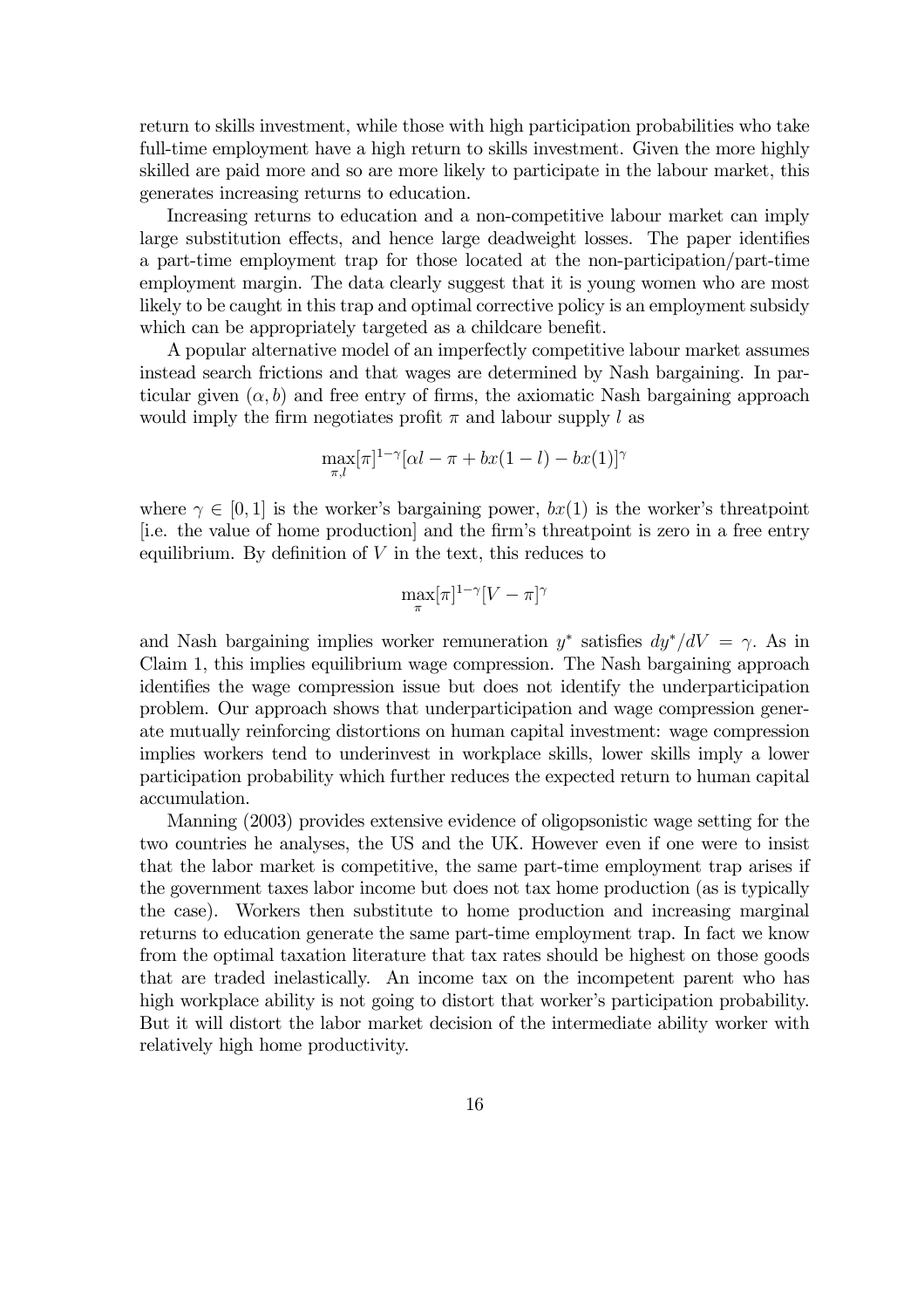The paper has assumed that youngsters know their future home productivity b. One might expect, in the modern world, that the parent who can earn the highest wage in the workplace will take full time employment while the other parent focusses on childcare (or organises private childcare). When young, the privately optimal education decision then depends on the education decision of one's, as yet unknown, future partner. Given increasing returns to education, this implies a co-ordination problem in education choices and family organisation. For example, societies might organise family structures where men always work in the workplace and women always work in the home. Given increasing returns to education, the efficient education allocation may then be to focus training resources on boys. The obvious inefficiency is that high ability girls, who could be very productive in the workplace, are not trained. On the other hand, more flexible family structures may lead to highly trained individuals spending a lot of their time on childcare and so realise a relatively low return to their costly education. Comparing the efficiency of such outcomes within an equilibrium matching environment is an interesting issue which is left for future research.

# References

- [1] Apps PF and R Rees (1997). 'Collective Labor Supply and Household Production', Journal of Political Economy, 105, pp. 178-190.
- [2] Becker, GS (1965). 'A Theory of the Allocation of Time', The Economic Journal, 75, pp. 493-517.
- [3] Becker, GS (1981). 'The Division of Labor into Households and Families'. Chapter 2 in A Treatise on the Family, Harvard University Press, Cambridge Ma., pp.14-37.
- [4] Bhaskar, V., Alan Manning and Ted To (2002). 'Oligopsony and Monopsonistic Competition in Labor Markets'. Journal of Economic Perspectives, 16(2), pp.155-174, Spring.
- [5] Gronau, R (1977). 'Leisure, Home Production and Work the Theory of the Allocation of Time Revisited', Journal of Political Economy, 85(6), pp 1099- 1124, December.
- [6] Manning, Alan (2003). Monopsony in Motion: Imperfect Competition in Labor Markets. Princeton, NJ: Princeton University Press.
- [7] OECD Employment Outlook June 1999. Paris: OECD
- [8] OECD Employment Outlook June 2001. Chapter 4: "Balancing Work and Family Life: Helping Parents into Paid Empoyment". Paris: OECD.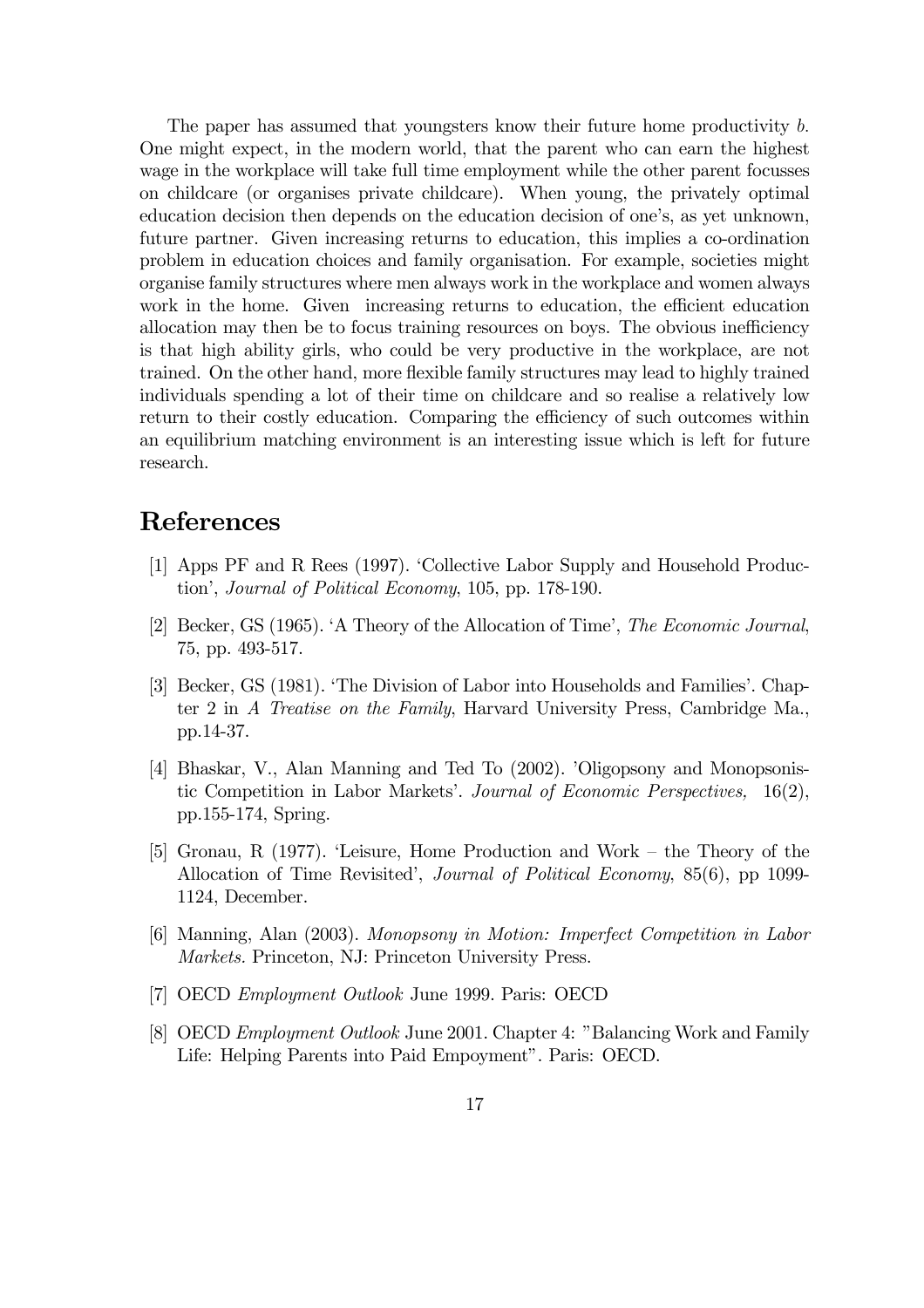- [9] OECD Employment Outlook June 2002. Chapter 2: "Women at work: Who are they and how are they faring?" Paris: OECD.
- [10] Sandmo, Agnar (1990). "Tax Distortions and Household Production", Oxford Economic Papers, New Series, Vol. 42, No. 1, Special Issue on Public Economics. (January), pp. 78-90.
- [11] Stevens, Margaret (1994). "A Theoretical Model of On-the-job Training with Imperfect Competition", Oxford Economic Papers, Vol. 46, pp. 537-62.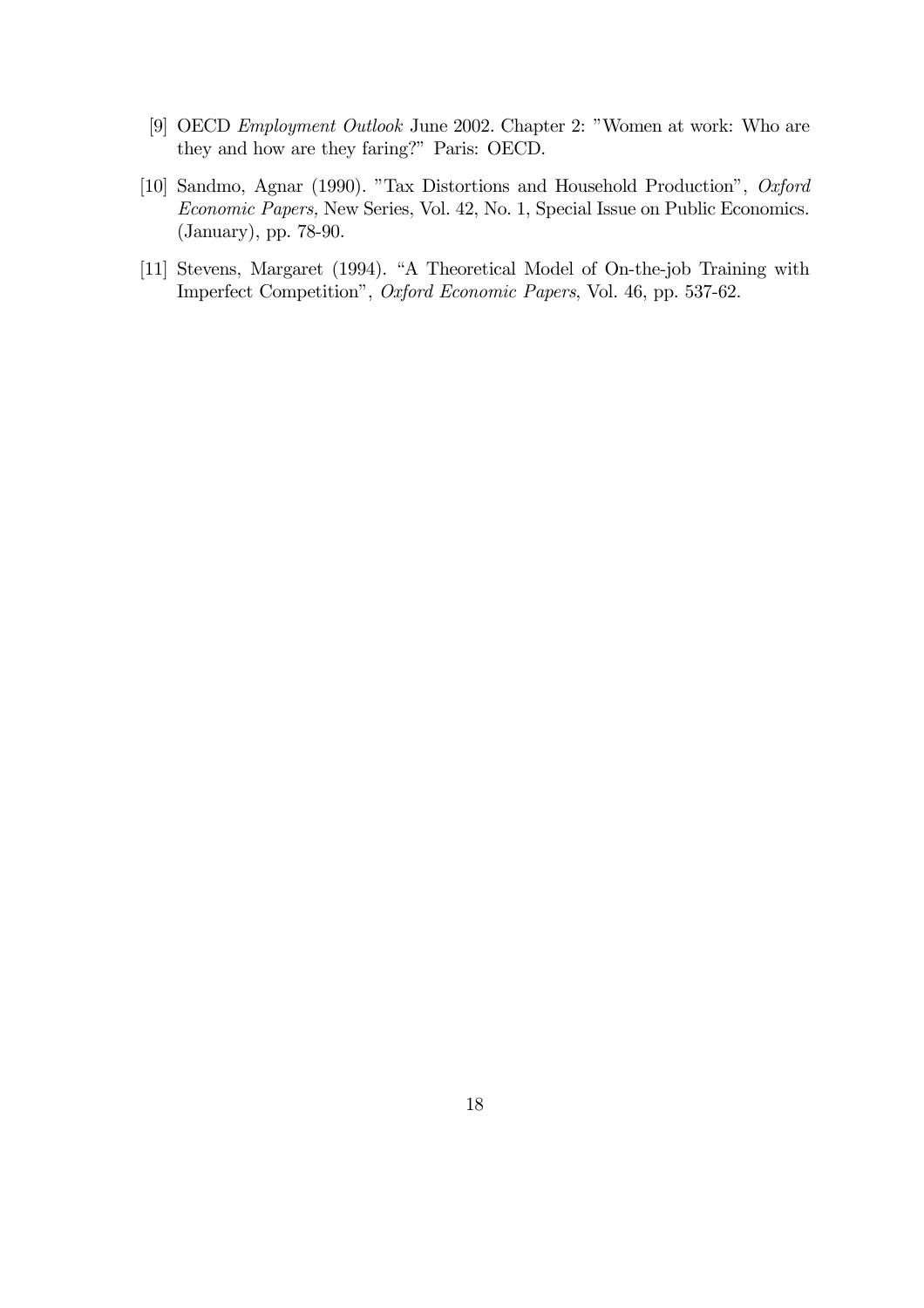## 7 Technical Appendix

Proof of Theorem 1.

Consider a symmetric equilibrium where all firms post contract  $(y^*, l^*)$ . Suppose firm 1 considers a deviating (but optimal) contract  $(y^1, l^*)$ . Given the worker's optimal job acceptance strategy (as defined in the text), firm 1's expected profit by offering  $y^1$ , denoted  $\pi_1$ , is

$$
\pi_1 = P(y^1 - c_1 \ge \max_{j \neq 1} [b[x(1) - x(l^*)], y^* - c_j])[\alpha l^* - y^1],
$$

where  $P(.)$  is the probability that the worker accepts firm 1's job offer,<sup>5</sup> whereupon the firm makes profit  $\alpha l^* - y^1$ .

To compute this probability, note that for each  $c_1$  satisfying  $y^1 - c_1 \ge b[x(1)$  $x(l^*)$ ; i.e. for  $c_1 \leq y^1 - b[x(1) - x(l^*)]$ , the worker prefers employment at firm 1 rather than pure home production. Further for such  $c_1$ , the worker also prefers firm 1's employment offer to firm j's offer as long as  $y^* - c_j \leq y^1 - c_1$ ; i.e. as long as  $c_i \geq y^* - y^1 + c_1$  which occurs with probability  $1 - F(y^* - y^1 + c_1)$ . Hence integrating over such  $c_1$ , the probability the worker accepts firm 1's contract offer is

$$
\int_0^{y^1 - b[x(1) - x(l^*)]} [1 - F(y^* - y^1 + c_1)]^{n-1} f(c_1) dc_1.
$$

Hence firm 1's expected profit is

$$
\pi_1 = [\alpha l^* - y^1] \int_0^{y^1 - b[x(1) - x(l^*)]} [1 - F(y^* - y^1 + c_1)]^{n-1} f(c_1) dc_1.
$$

Now define  $s^* = y^* - b[x(1) - x(l^*)]$  and so

$$
y^* = b[x(1) - x(l^*)] + s^*.
$$

y<sup>∗</sup> is decomposed as full compensation for foregone home production plus additional surplus s<sup>\*</sup>. Similarly define  $s^1 = y^1 - b[x(1) - x(l^*)]$ . Substituting out  $y^1, y^*$  in the above and using the definition of  $V(\alpha, b)$ , firm 1's profit reduces to

$$
\pi_1(s^1, s^*; \alpha, b) = [V - s^1] \int_0^{s^1} [1 - F(s^* - s^1 + c_1)]^{n-1} f(c_1) dc_1 \tag{6}
$$

with  $V = V(\alpha, b)$ . Hence given s<sup>\*</sup>, firm 1's best response for s<sup>1</sup> is defined by the first order condition  $\partial \pi_1/\partial s^1 = 0$  where the above implies

 $\frac{5}{6}$ As there are no mass points in F, by assumption, we can assume a weak inequality.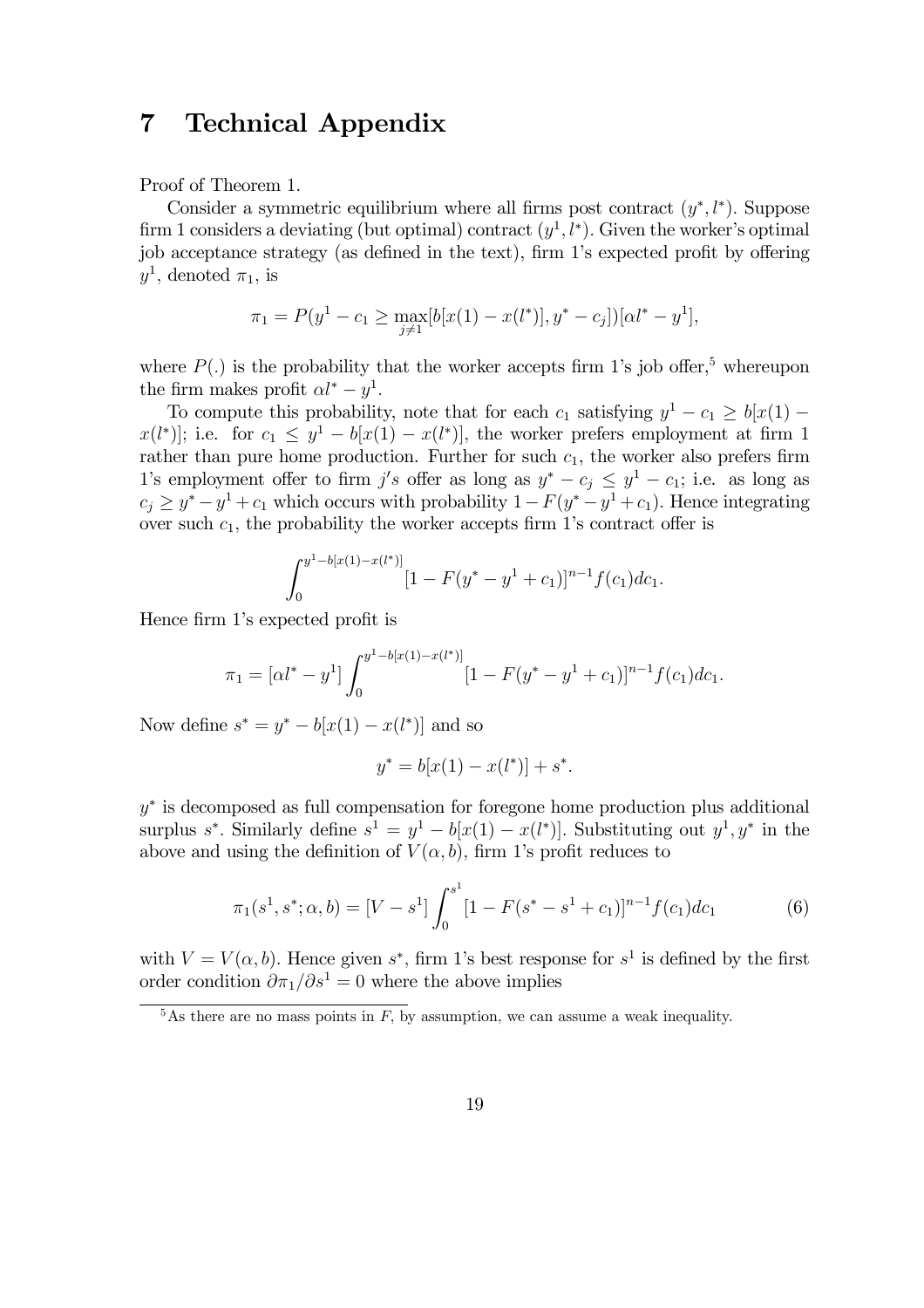$$
\frac{\partial \pi_1}{\partial s^1} = -\int_0^{s^1} [1 - F(s^* - s^1 + c_1)]^{n-1} f(c_1) dc_1
$$
\n
$$
+ [V - s^1] f(s^1) [1 - F(s^*)]^{n-1}
$$
\n
$$
+ [V - s^1] \int_0^{s^1} (n-1) [f(s^* - s^1 + c_1) [1 - F(s^* - s^1 + c_1)]^{n-2} ] f(c_1) dc_1.
$$
\n(7)

A pure strategy, symmetric equilibrium requires firm 1's best response  $s^1 = s^*$ , and so the above condition implies

$$
\int_0^{s^*} [1 - F(c_1)]^{n-1} f(c_1) dc_1 = [V - s^*] f(s^*) [1 - F(s^*)]^{n-1}
$$
  
 
$$
+ [V - s^*] \int_0^{y^*} (n-1) [1 - F(c_1)]^{n-2} f(c_1)^2 dc_1
$$

is a necessary condition for a pure strategy symmetric equilibrium. The left hand side is integrable and this equation simplifies to (1). This completes the proof of the Theorem.

**Proof of Claim 1.** (1) immediately implies  $s^*(0) = 0$ . Differentiating (1) w.r.t. V and rearranging yields:

$$
\frac{ds^*}{dV} = \frac{[1 - F(s^*)]^{n-1} f(s^*) + (n-1) \int_0^{s^*} [1 - F(c)]^{n-2} f(c)^2 dc}{2[1 - F(s^*)]^{n-1} f(s^*) + (n-1) \int_0^{s^*} [1 - F(c)]^{n-2} f(c)^2 dc + [V - s^*][1 - F(s^*)]^{n-1} [-F''(s^*)]}\tag{8}
$$

Putting  $s^* = V = 0$  implies part (i).

Noting  $V > 0$  implies  $s^* < V$  [a firm never offers  $s^* > V$  as it implies a negative profit] then F concave over its support implies  $0 < \frac{ds^*}{dV} < 1$  while  $0 < s^* < \overline{c}$ . As F is twice differentiable,  $ds^*/dV$  is continuous for  $s^* < \overline{c}$  and note  $s^* \to \overline{c}^-$  implies  $ds^*/dV \to 1$ . Putting  $s^* = \overline{c}$  in (1) implies  $V = \overline{c} + d$  where d is defined in the Claim. Finally (1) implies  $s^* = V - d$  for  $s^* \geq \overline{c}$ . This completes the proof of the Claim.

Proof of Claim 2. Theorem 1 implies

$$
U_2^*(\alpha, b) = E_{c_i} \max[bx(1), y^* - c_i + bx(1 - l^*)]
$$
  
=  $bx(1) + E_{c_i} \max[0, s^* - c_i].$ 

Let  $c = \min[c_1, c_2, \ldots, c_n]$  and note this random variable has c.d.f.  $G = 1 - (1 - F)^n$ . As

$$
U_2^*(\alpha, b) = bx(1) + \int_0^{s^*} [s^* - c] dG(c),
$$